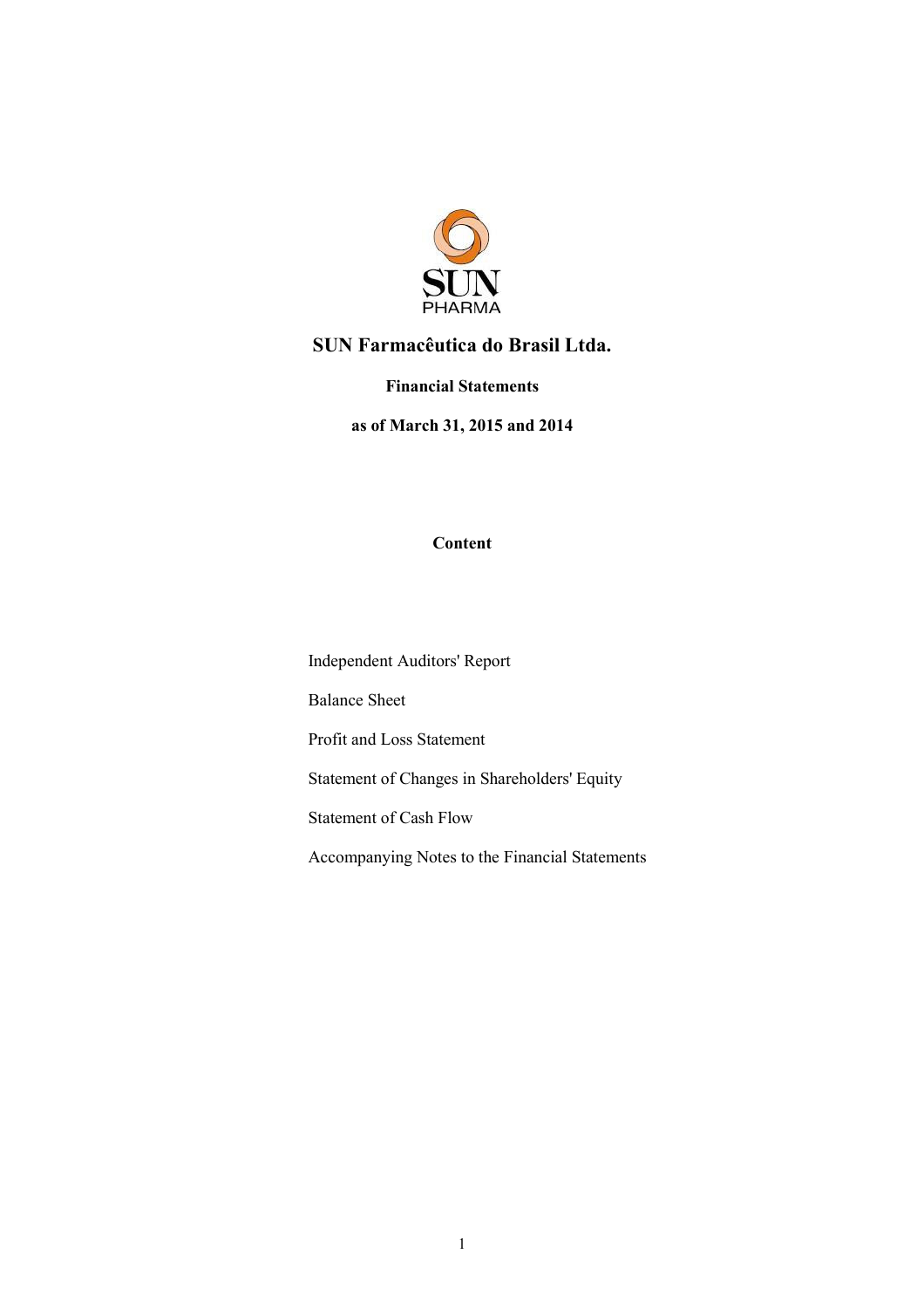### INDEPENDENT AUDITORS' REPORT

### To the Members and Executive Board of SUN Farmacêutica do Brasil Ltda.

### Goiânia - State of Goiás

1. We have examined the financial statements of SUN Farmacêutica do Brasil Ltda. that comprise the balance sheet as of March 31, 2015 and the respective profit and loss statements, statements of change in shareholders' equity and cash flow statement for the fiscal year ended on that date, as well as the summary of the principal accounting practices and other accompanying notes.

### Responsibility of the Management for the Financial Statements

2. The company management is responsible for the preparation and adequate presentation of the financial statements in accordance with the accounting practices adopted in Brazil, as well as for the internal controls that it has determined as necessary to allow for the preparation of these financial statements free from relevant distortions, regardless whether caused by fraud or mistake.

### Responsibility of the Independent Auditors

3. It is our responsibility to express an opinion about these financial statements based on our audit conducted in accordance with the Brazilian and international audit standards. Those standards require the compliance with ethical requirements by the auditor and that the audit be planned and conducted with the purpose of obtaining reasonable certainty that the financial statements are free from relevant distortions.

4. An audit involves the execution of select procedures to obtain evidence with regard to the amounts and publications presented in the financial statements. The selected procedures depend on the auditor's discretion, including risk assessment, relevant distortion in the financial statements, regardless whether caused by fraud or error. In such risk assessment, the auditor considers the relevant internal controls for the preparation and adequate presentation of the financial statements of the Entity to plan the audit procedures that are appropriate under the circumstances, but not in order to express an opinion on the effectiveness of such internal controls of the Entity. An audit also includes the appraisal of the adjustment, as well as the appraisal of the financial statements drawn up together.

5. We believe that the evidence obtained in the audit is sufficient and appropriate to serve as grounds for our opinion.

### Opinion

6. In our opinion, the financial statements adequately present, in all relevant aspects, the equity and financial position of SUN Farmacêutica do Brasil Ltda., on March 31, 2015, the performance of its operations and its cash flow for the fiscal year ended on that date, in accordance with the accounting practices adopted in Brazil.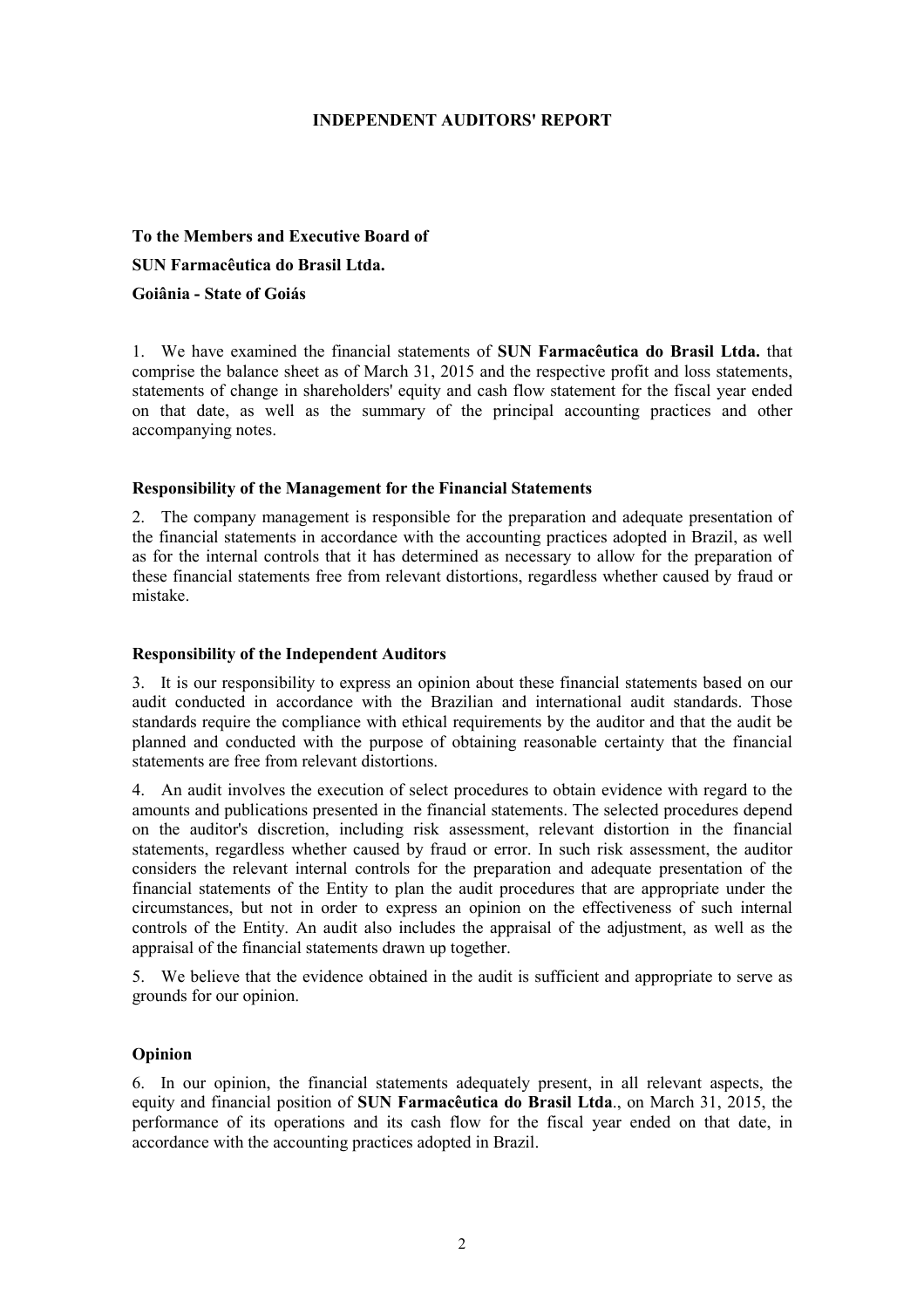### Other Matters

7. During the fiscal year ended on March 31, 2015, the Company featured Unsecured Liabilities in the amount of R\$ 84,696,637. The financial statements were prepared under the presumption that the Company will continue its normal operations, and, in that sense, the financial statements do not include any adjustments to the Assets or Liabilities accounts that might be required in the case of a potential discontinuation of the operations. Attenuating the situation is also the fact that of the total current and non-current liabilities of R\$ 109,564,621, 88.5% are obligations towards Parent Companies / Related Parties , whereby the remaining liabilities are perfectly supported by the current liquidity ratio of 1.042.

8. The company engages in international commercial transactions with the parent company, in connection with the supply of products and goods, and has been doing so in previous fiscal periods. For such transactions, the Brazilian tax legislation requires necessary and specific procedures for the calculation and determination of the Transfer Prices, aiming at the ascertainment of any additional income tax. The management is proceeding with this demand, but for the closing of March 2015 it was not possible to reasonably determine the potential degree of risk due to the non-adoption of the Transfer Price calculation, and this might or might not represent a significant tax contingency in the future.

São Paulo, April 17, 2015.



Enrolled with the Regional Accounting Board - São Paulo Chapter ("CRC-SP") under No. 2SP021055/O-1

[*illegible signature*] [*illegible signature*] Paulo Cesar R. Peppe Enrolled with the Regional Accounting Board - São Paulo Chapter ("CRC-SP") under No. 1SP095009/O-5

Helio Marcio Rodrigues Gomes Enrolled with the Regional Accounting Board - São Paulo Chapter ("CRC-SP") under No. 1SP195873/O-2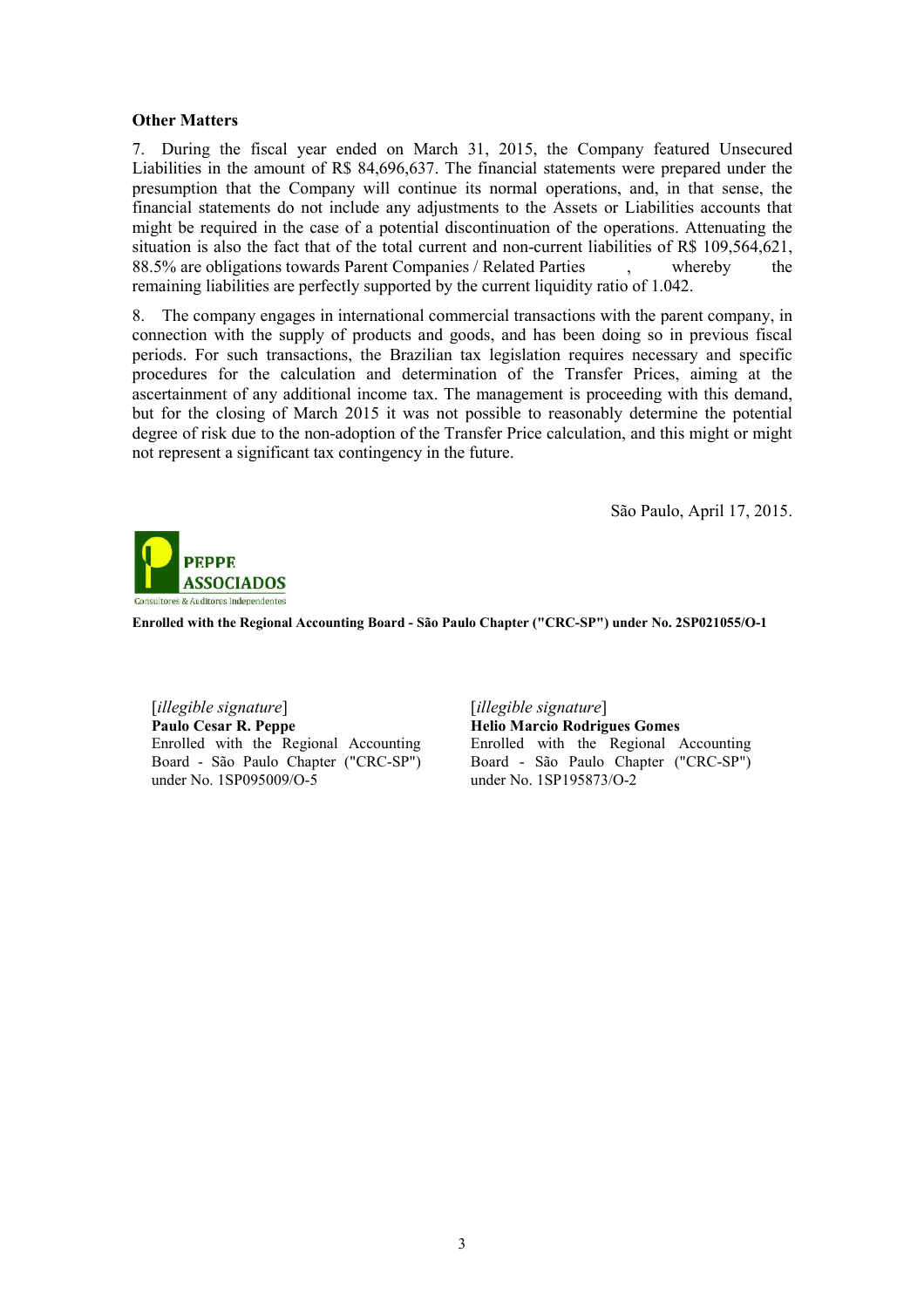

## Balance Sheet Fiscal Years ended on March 31, 2015 and 2014 (in Reais)

|                                      |              |            | (in Reais) |                                                                         |              |                |                |
|--------------------------------------|--------------|------------|------------|-------------------------------------------------------------------------|--------------|----------------|----------------|
| <b>ASSETS</b>                        | <b>Notes</b> | 3/31/2015  |            | 3/31/2014 LIABILITIES and NET EQUITY                                    | <b>Notes</b> | 3/31/2015      | 3/31/2014      |
| <b>CURRENT</b>                       |              |            |            | <b>CURRENT</b>                                                          |              |                |                |
| Cash and cash equivalents            | 4            | 2,537,109  |            | 2,453,084 Loans and financing                                           | 10           | 509,850        | 467,326        |
| Accounts receivable from customers   | 5            | 2,920,128  |            | $3,553,583$ Suppliers                                                   | 11           | 9,499,401      | 9,090,203      |
| Stock                                | 6            | 6,160,638  |            | $13,575,222$ Social charges                                             | 12           | 1,172,985      | 1,321,390      |
| Taxes recoverable                    |              | 184,696    |            | $266,725$ Tax obligations                                               | 13           | 1,035,616      | 743,886        |
| Prepaid expenses                     |              | 26,426     | 9,527      | Other accounts payable                                                  |              | 108,363        | 100,299        |
| Other credits                        | 7            | 1,010,199  | 534,060    |                                                                         |              |                |                |
|                                      |              |            |            | <b>Total current liabilities</b>                                        |              | 12,326,214     | 11,723,104     |
| <b>Total current assets</b>          |              | 12,839,195 | 20,392,201 |                                                                         |              |                |                |
|                                      |              |            |            | <b>NON-CURRENT</b>                                                      |              |                |                |
| <b>NON-CURRENT</b>                   |              |            |            | <b>Long-term Liabilities</b>                                            |              |                |                |
| <b>Long-term Receivables</b>         |              |            |            | Loans and financing                                                     | 10           | 339,900        | 892,238        |
| Other credits                        |              | 51,900     |            | 23,400 Obligations towards related parties                              | 14           | 96,869,707     | 63,016,226     |
|                                      |              |            |            | Other long-term obligations                                             |              | 28,800         |                |
|                                      |              | 51,900     | 23,400     |                                                                         |              |                |                |
|                                      |              |            |            | <b>Total non-current liabilities</b>                                    |              | 97,238,407     | 63,908,463     |
| <b>Property, Plant and Equipment</b> | 8            | 11,931,218 | 12,839,432 |                                                                         |              |                |                |
| <b>Intangible Assets</b>             | 9            | 45,672     | 42,419     | <b>NET EQUITY</b>                                                       |              |                |                |
|                                      |              |            |            | Capital stock                                                           | 16           | 5,573,482      | 5,573,482      |
|                                      |              | 11,976,889 | 12,881,851 | Accumulated losses                                                      |              | (90, 270, 119) | (47,907,597)   |
| <b>Total non-current assets</b>      |              | 12,028,789 | 12,905,251 | <b>Total net equity</b>                                                 |              | (84,696,637)   | (42, 334, 115) |
| <b>Total Assets</b>                  |              | 24,867,984 | 33,297,453 | <b>Total Liabilities and Net Equities</b>                               |              | 24,867,984     | 33,297,453     |
|                                      |              |            |            |                                                                         |              |                |                |
|                                      |              |            |            | The accompanying notes are an integral part of the Financial Statements |              |                |                |
|                                      |              |            |            |                                                                         |              |                |                |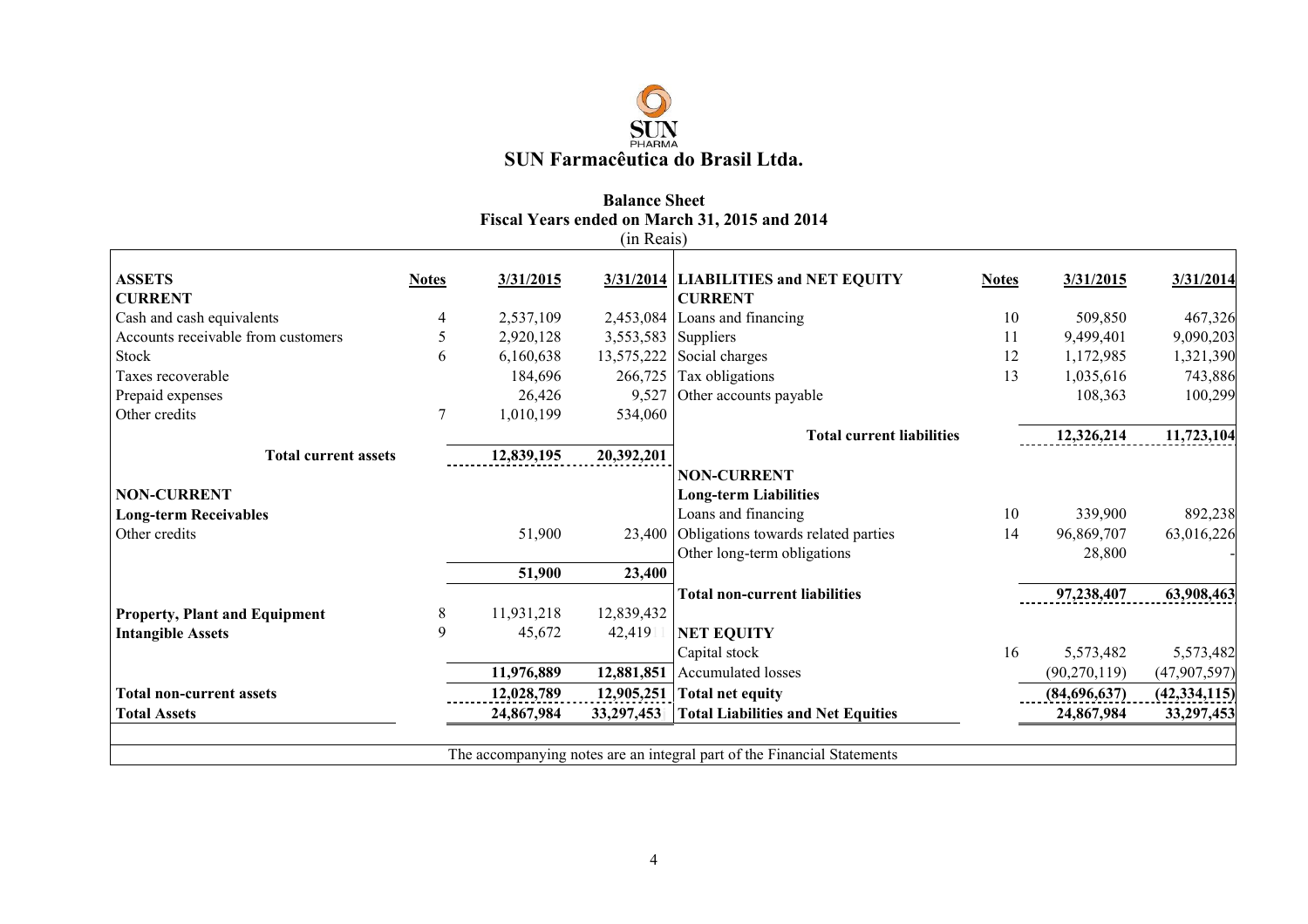### Profit and Loss Statement Fiscal Years ended on March 31, 2015 and 2014 (in Reais)

|                                                                         |    | 3/31/2015      | 3/31/2014      |
|-------------------------------------------------------------------------|----|----------------|----------------|
| Net operating revenues                                                  | 19 | 21, 213, 725   | 24,060,493     |
| (-) Costs for products sold                                             |    | (17,902,060)   | (21, 389, 617) |
| Net profit                                                              |    | 3,311,665      | 2,670,876      |
| <b>Operating expenses and revenues</b>                                  |    | (9,767,249)    | (12,077,369)   |
| Administrative and commercial expenses Other operating revenues         |    | (1,909,822)    | (141, 880)     |
| Earnings before financial expenses and revenues                         |    | (8,365,406)    | (9,548,373)    |
| <b>Financial expenses and revenues</b>                                  |    |                |                |
| Financial expenses                                                      | 20 | (38, 232, 667) | (20,098,962)   |
| Financial revenues                                                      | 20 | 4,235,551      | 10,428,624     |
| <b>Total financial expenses and revenues</b>                            |    | (33,997,116)   | (9,670,339)    |
| Earnings before income tax and social contribution                      |    | (42,362,522)   | (19,218,712)   |
| Net profit / loss of the fiscal year                                    |    | (42, 362, 522) | (19,218,712)   |
| Amount of capital units of interest                                     |    | 5,573,482      | 5,573,482      |
| <b>Result per unit of interest (R\$)</b>                                |    | (7.60)         | (3.45)         |
| The accompanying notes are an integral part of the Financial Statements |    |                |                |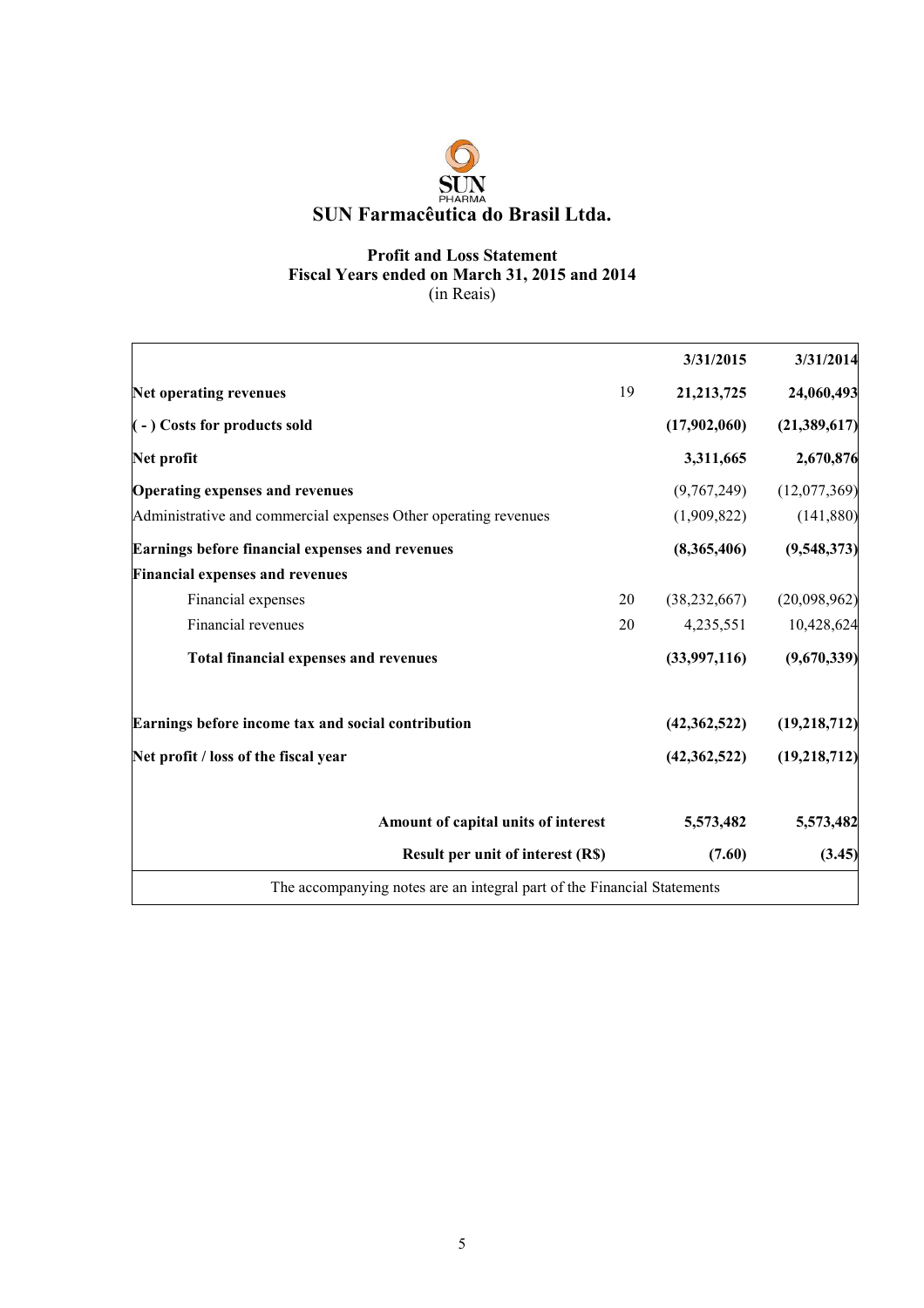

### Statement of Changes in Shareholders' Equity Fiscal Years ended on March 31, 2015 and 2014 (in Reais)

|                                                    |                                                                         | Accumulated<br>Income |                |
|----------------------------------------------------|-------------------------------------------------------------------------|-----------------------|----------------|
|                                                    | <b>Paid-up Capital Stock</b>                                            |                       | <b>Total</b>   |
| Balance on March 31, 2013 (adjusted)               | 5,573,482                                                               | (28, 688, 885)        | (23, 115, 403) |
| Net result of the fiscal year ended on $3/31/2014$ |                                                                         | (19,218,712)          | (19,218,712)   |
| <b>Other Comprehensive Income</b>                  |                                                                         |                       |                |
| - None                                             |                                                                         |                       |                |
| Balance on Monday, March 31, 2014                  | 5,573,482                                                               | (47,907,597)          | (42, 334, 115) |
| Net result of the fiscal year ended on $3/31/2015$ |                                                                         | (42,362,522)          | (42, 362, 522) |
| <b>Other Comprehensive Income</b>                  |                                                                         |                       |                |
| - None                                             |                                                                         |                       |                |
| Balance on 31 March, 2015                          | 5,573,482                                                               | (90, 270, 119)        | (84,696,637)   |
|                                                    |                                                                         |                       |                |
|                                                    | The accompanying notes are an integral part of the Financial Statements |                       |                |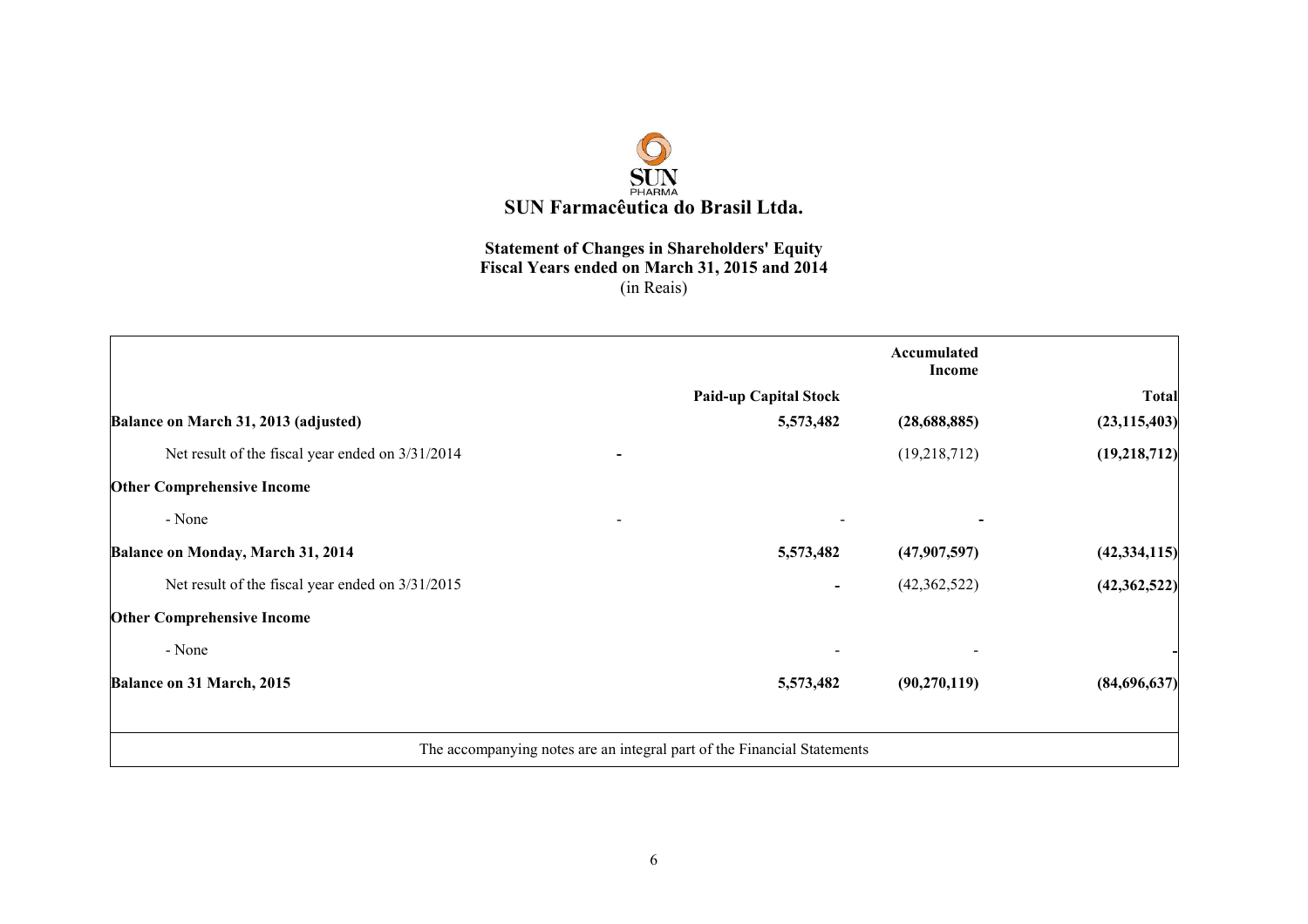

### Cash Flow Statement Fiscal Years ended on March 31, 2015 and 2014

(in Reais)

|                                                                      | 3/31/2015      | 3/31/2014    |
|----------------------------------------------------------------------|----------------|--------------|
| <b>Cash flow from operations:</b>                                    |                |              |
| Earnings before income tax and social contribution                   | (42, 362, 522) | (19,218,712) |
| Items not affecting the cash:                                        |                |              |
| Write-off of fixed assets                                            |                | 35,390       |
| Depreciations and amortizations                                      | 1,472,796      | 1,300,363    |
| Inflation adjustment and interest on loans - non-current liabilities | 31,075,283     | 9,143,122    |
|                                                                      | (9,814,443)    | (8,739,835)  |
| Variations to the Current Assets and Long-term Receivables           |                |              |
| Accounts receivable from customers                                   | 633,455        | 1,975,475    |
| Stock                                                                | 7,414,584      | (4,641,603)  |
| Taxes recoverable                                                    | 82,029         | 162,977      |
| Prepaid expenses                                                     | (16, 899)      | (75)         |
| Other credits                                                        | (476, 139)     | 53,935       |
| Other credits - non-current                                          | (28, 500)      | (23, 400)    |
|                                                                      | 7,608,531      | (2,472,690)  |
| Variance in the Current Liabilities and Long-term Liabilities        |                |              |
| Suppliers                                                            | 409,198        | 4,413,781    |
| Social charges                                                       | (148, 405)     | (349,690)    |
| Tax obligations                                                      | 291,729        | 123,648      |
| Other accounts payable                                               | 36,863         | (46,985)     |
|                                                                      | 589,386        | 4,140,754    |
| <b>Total Operating Activities</b>                                    | (1,616,527)    | (7,071,772)  |
| <b>Investment Activities</b>                                         |                |              |
| Acquisition of intangible assets                                     | (23, 107)      | (9, 551)     |
| Acquisition of fixed assets                                          | (544, 727)     | (1,436,556)  |
| <b>Total Investment Activities</b>                                   | (567, 834)     | (1,446,107)  |
| <b>Financing Activities</b>                                          |                |              |
| Loans and financing - current liabilities                            | 42,524         | (42, 524)    |
| Loans and financing - non-current liabilities                        | (552, 338)     | (467, 561)   |
| Related parties                                                      | 2,778,199      | 10,820,360   |
| <b>Net Funds Used in Financing Activities</b>                        | 2,268,386      | 10,310,275   |
| <b>Total Cash Flow Effects</b>                                       | 84,025         | 1,792,397    |
| <b>Cash and Cash Equivalents Variance</b>                            |                |              |
| Final cash and cash equivalents balance                              | 2,537,109      | 2,453,084    |
| Opening cash and cash equivalents balance                            | 2,453,084      | 660,688      |
| <b>Cash Variance</b>                                                 | 84,025         | 1,792,397    |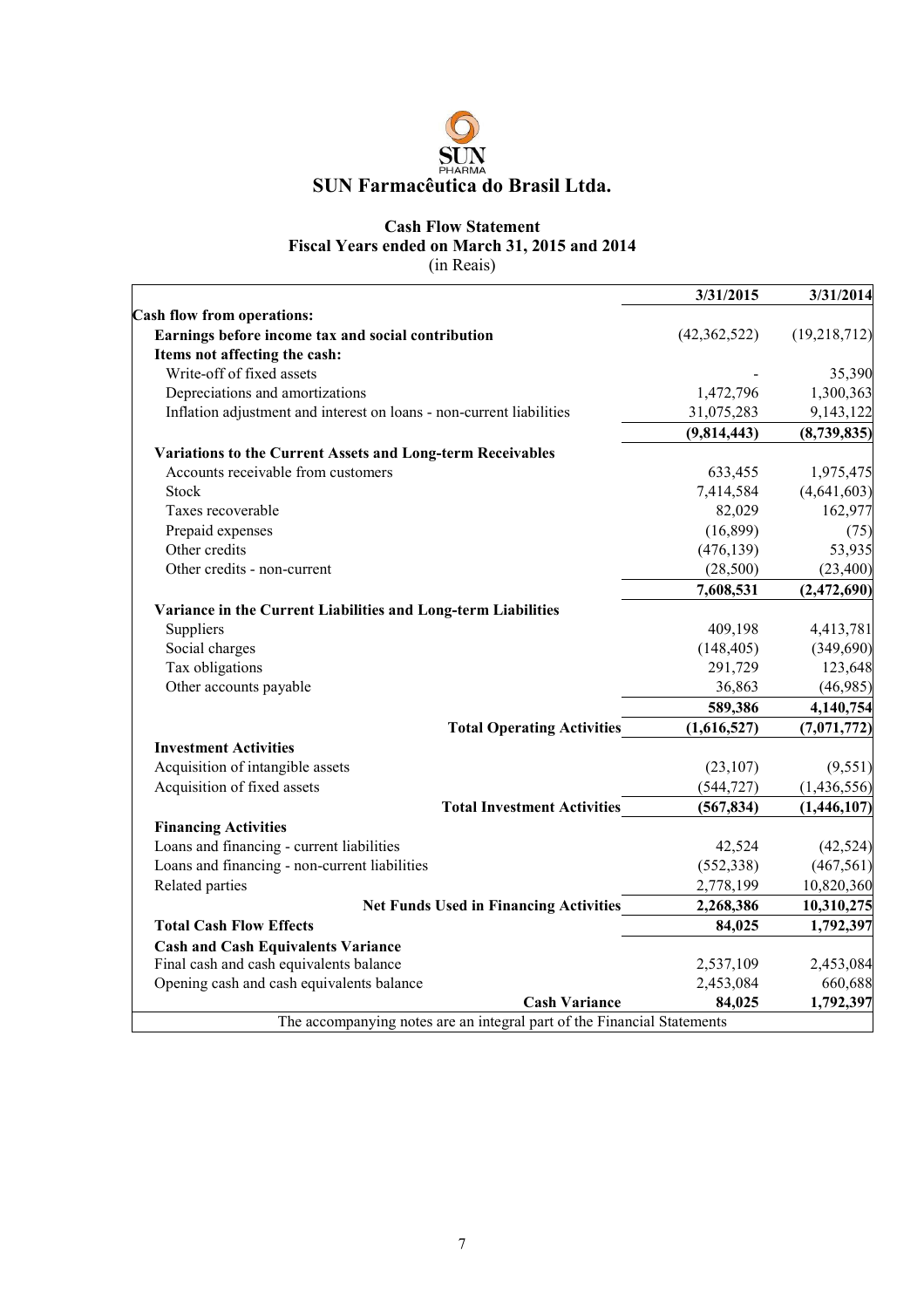

### 1 - Operating Context

SUN Farmacêutica do Brasil Ltda., founded on April 10, 2002, has its head office in the city of Goiânia - State of Goiás. Its corporate purpose is the manufacture, import, export and trade of pharmaceutical products in general, as well as the import, export and distribution of pharmaceutical supplies, medical devices and similar goods.

The company has a branch in the city of São Paulo - State of São Paulo, with the corporate purpose of Administrative Office.

In November 2014, the share holders decided by mutual agreement to change the corporate name of the company from TKS FARMACEUTICA LTDA to SUN FARMACÊUTICA DO BRASIL LTDA., and it henceforth bears the assumed name: SUN FARMACÊUTICA DO BRASIL LTDA.

### 2 - Presentation of the Financial Statements

The financial statements have been drawn up in accordance with the Brazilian Accounting Standards, in compliance with NBC TG 1000 - Accounting for Small and Mid-size Companies, Resolution 1255/09 of the Federal Accounting Board - CFC, as well as, where applicable, with regard to the other CFC Resolutions applicable to the CPC Pronunciations and, where applicable, with due regard for the aspects of Law No. 11.638/07 and Law No. 11.941/09 and recently of Law No. 12.973/2013.

The amounts presented in the statements are expressed in Reais and a result of the accumulation of par values, in accordance with the accounting practices described in Accompanying Note No. 3.

The Company has adopted Law No. 6404/76 and its amendments introduced by Law No. 11.638/07 that modified, revoked and introduced new provisions to the Business Corporation Act. Such law principally aimed at updating the Brazilian corporate law in order to allow for the convergence process of the Brazilian accounting practices with those contained in the International Financial Reporting Standards (IFRS).

### 3 - Summary of the Principal Accounting Practices

### a. Ascertainment of the results

The results of the company's operations are ascertained in accordance with the accounting method of the fiscal years. The product sales revenue, as well as costs and expenses are recognized in the result due to its realization.

### b. Cash and Cash Equivalents

Cash and cash equivalents include money in cash, balances on checking accounts and highliquidity financial short-term investments that are promptly convertible into a known amount of cash and bear an insignificant risk of change of market value. The financial investments are booked at cost, whereby the earnings made during the fiscal years are added, and although transactions were made in the period, at the closing date in March 2015, no balances were outstanding.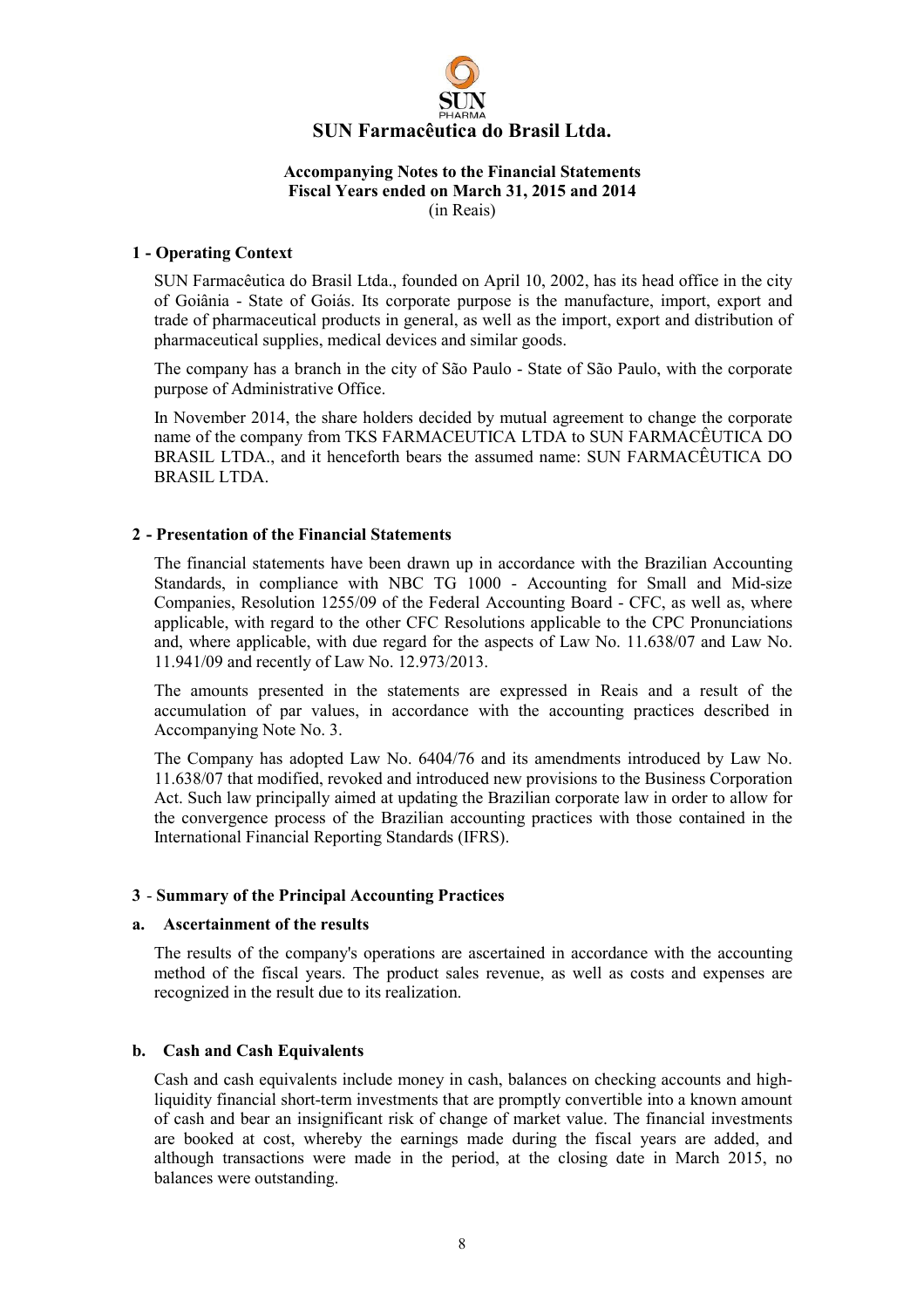

### c. Financial Instruments

The financial instruments are only recognized from the date on which the company becomes part of the contractual provisions of the financial instruments. When recognized, they are initially booked at their fair value plus transaction costs that are directly attributable to their being acquired or taken out. On March 31, 2015, the book value of the financial instruments of the company, represented mainly by availabilities, accounts receivable from customers, accounts payable to suppliers and loans taken out from financial institutions and affiliates, are equivalent to their market value. The company does not make use of financial instruments in index exchange (SWAP) transactions or that involve Risk Derivatives transactions.

### d. Conversion from Foreign Currencies

The Management of the company has defined that its functional currency is the Real, in accordance with the standards described in NBC TG 1000 - Accounting for Small and Midsize Companies, Section 30 - Effects on the Changes in Exchange Rates and Conversion of Financial Statements.

Transactions in foreign currency, that means all those that are not carried out in the functional currency, are converted according to the exchange rate on the dates of each transaction. Monetary liabilities expressed in a foreign currency are converted to the functional currency according to the exchange rate on the closing date. The gains and losses due to exchange rate variations concerning the monetary assets and liabilities are recognized in the profit and loss statement.

### e. Accounts Receivable from Customers

The accounts receivable from customers are assessed at the billed amount, including the respective taxes, and deducted from the adjustment to cover potentially non-performing credits from those accounts receivable.

The adjustment for doubtful loans is set forth based on the balance of securities overdue for over 6 months. The management of the company creates adjustments for doubtful loans only in order to cover risks of potential losses; therefore, this does not reflect the absolute incapacity of receipt. The balance on the date of the balance sheet is considered sufficient to cover potential losses when realizing amounts receivable from customers and other credits, taking into consideration the analysis of the outstanding transactions, of the existing bonds and of the specific risks presented.

### f. Stock

The expenses for material purchases are controlled in the stock at average cost and do not exceed the replacement cost or the net realizable value. The stock costs for products being processed and finished products include, in addition to the average costs of the used raw material, the general manufacturing expenses as well as labor in the processing, and the depreciation charges of the machines used in the process according to the absorption criterion.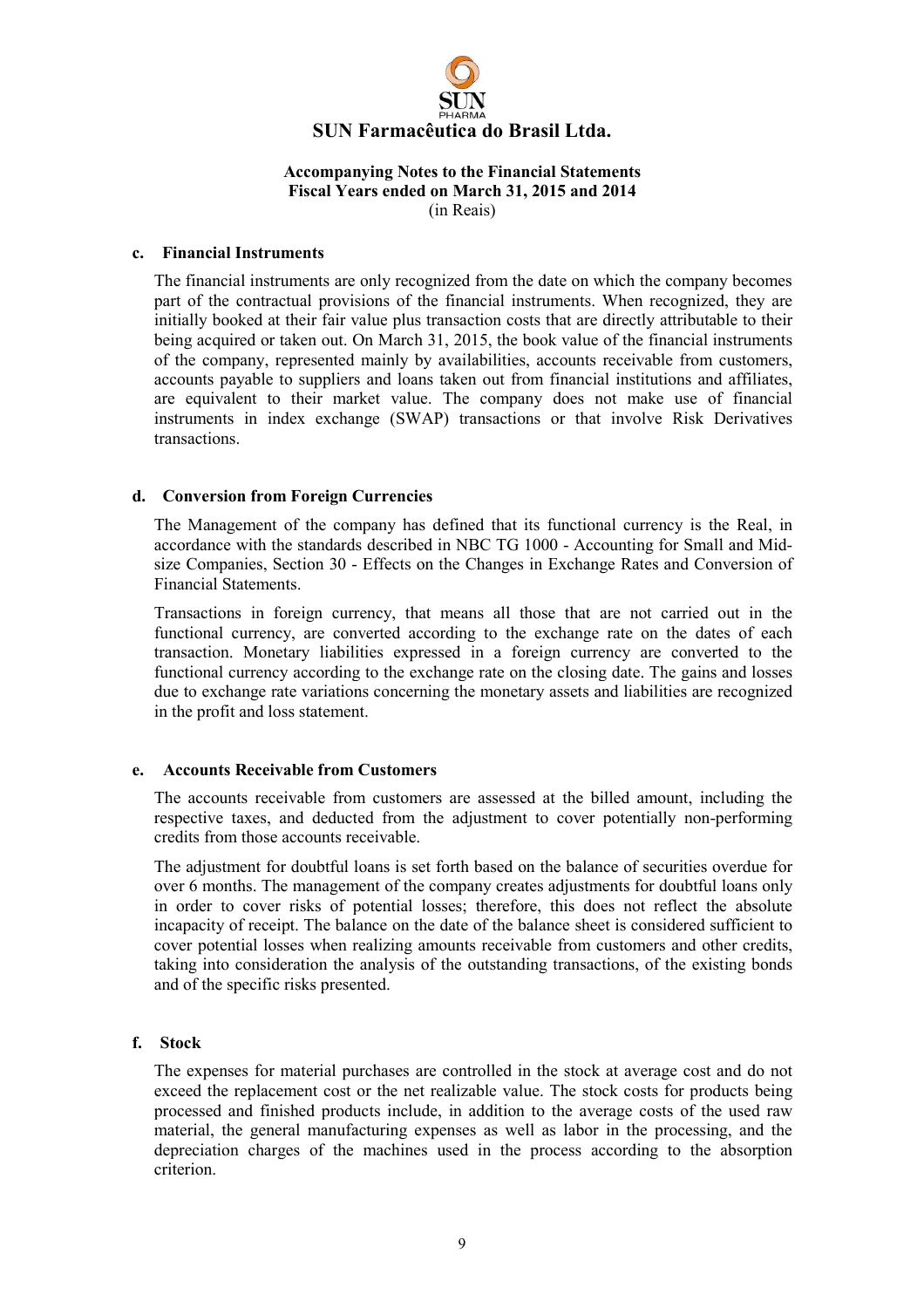

### g. Property, Plant and Equipment

The Fixed Assets (Property, Plant and Equipment) are booked at acquisition or construction cost, net of accumulated depreciations. The depreciations are calculated according to the straight-line method over the acquisition or construction cost, in accordance with the estimated useful life time of the assets, depending on their usage, in accordance with the rates disclosed in Accompanying Note No. 8. Gains and losses in disposals are determined by the comparison of the sales amounts with the book values and are booked as other revenues / operating expenses.

Repair and maintenance costs are expensed during the period in which they are incurred. The costs of the principal acquisitions is included in the book value of the asset in the moment in which it is likely that the future economic benefits that exceed the performance standard initially assessed for the existing asset will flow towards the company. The principal renovations are depreciated during the remaining useful life of the related asset.

#### h. Intangible Assets

Made up of amounts spent on trademarks and patents and on the acquisition of software licenses of use. The latter have been amortized at an annual rate of 20%.

### i. Reduction of the Recoverable Amount of the Assets - Section 27, NCB TG 1000 - Accounting for Small and Mid-size Companies

Aims at ensuring that the assets are not booked at a value higher than the one that will be recovered in time by the use of the operations of the entity or in its potential sale. The company deemed that it would not be necessary to conduct impairment tests and, therefore, losses due to recognizable devaluation were not ascertained.

### j. Loans and Financing

Financial charges and inflation adjustments of the loans are booked depending on the time elapsed and ascertained in accordance with the terms of the contracts. Mainly made up of contracts aiming at the extension of the production capacity, as well as at modernization and in order to meet working capital needs.

### k. Labor Provisions and Charges

On the balance date, the provision for vacations was made based on the rights acquired by the employees, including the corresponding social charges.

### I. Income Tax and Social Contribution

The corporate income tax and the social contribution are calculated based on net profit, and suspended or reduced, for which the applicable legislation is considered for calculation purposes and the rates of 15% plus 10% on the calculation base excessive of R\$ 240,000 for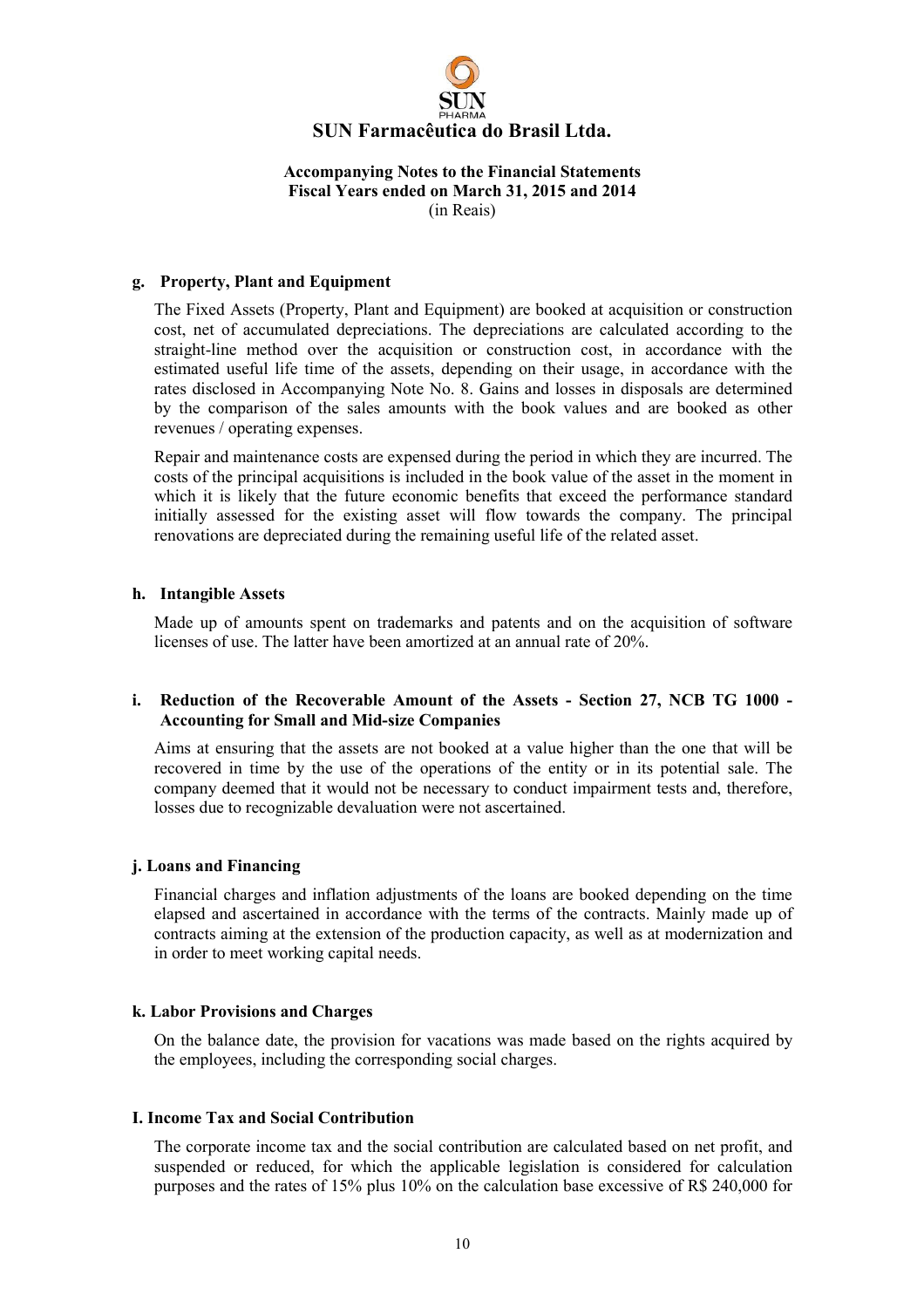

income tax and 9% for the social contribution are applied. In view of the losses of the fiscal year, the company did not pay taxes.

### m. Other Assets and Liabilities

An asset is recognized in the balance sheet when it is likely that its future economic benefits will be generated in favor of the company and its cost or value can be measured with certainty.

The current and non-current liabilities are stated at their known or calculable values plus, where applicable, the corresponding charges and monetary variations until the date of the balance sheet.

The provisions are recorded based on the best estimates of the risk involved. The financial statements, thus, include various estimates based on objective and subjective factors, depending on the judgment of the management for the determination of adequate values to be booked. The settlement of transactions involving such estimates may result in amounts diverging from those booked in the financial statements due to imprecision inherent to the value determination process, which is why the management periodically reviews such estimates and premises.

Estimates and premises are used in the selection of the useful lives of the property, plant and equipment for the creation of the adjustment to the potential risk that their accounts receivable might not be realized, as well as in the analysis of the other risks for the determination of other provisions, including for contingent and other similar liabilities, in addition to the assessment of the financial instruments and other assets and liabilities on the date of the balance sheet.

The realizable rights and liabilities falling due are classified as Current when their realization or settlement occurs within the twelve months subsequent to the date on which the financial statements are presented. Otherwise, they are stated as Non-current.

### 4 – Cash and Cash Equivalents

|                         | 2015      | 2014      |
|-------------------------|-----------|-----------|
| Cash - in Reais         | 2.320     | 3,579     |
| Banks - deposit account | 2,534,789 | 2,267,148 |
| Financial investments   |           | 182,357   |
| Total                   | 2,537,109 | 2,453,084 |

#### 5 –Accounts Receivable from Customers

|                                          | 2015      | 2014       |
|------------------------------------------|-----------|------------|
| Accounts receivable - domestic customers | 3,800,904 | 4,232,382  |
| (-) Provision f/ doubtful loans          | -880.776  | $-678,799$ |
| Total                                    | 2.920.128 | 3,553,583  |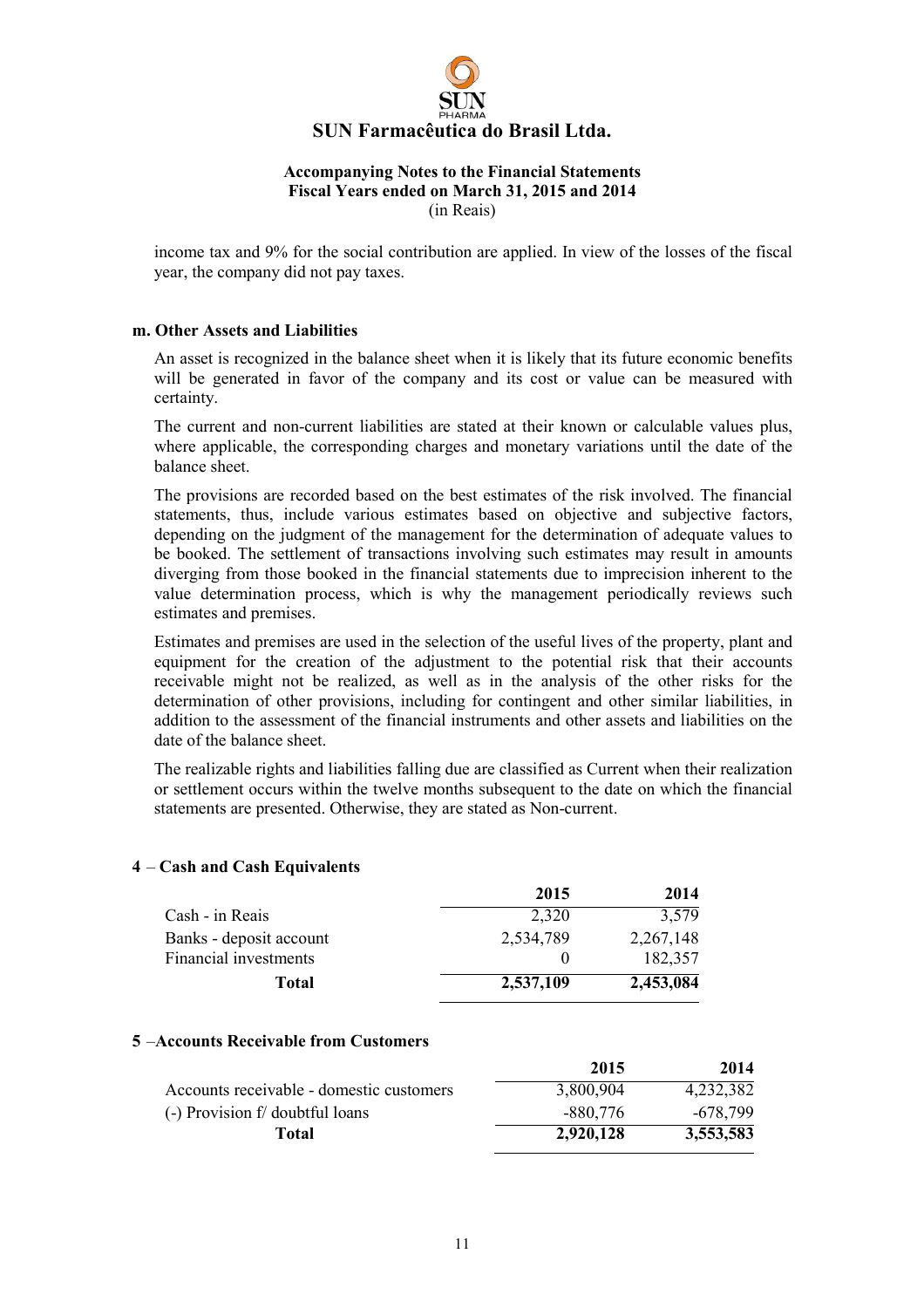

On 3/31/2015, the total gross value of the Bills Receivable of the company was distributed by due dates:

| <b>Falling Due</b>      | R\$       |           |
|-------------------------|-----------|-----------|
| Within up to 30 days    | 1,290,906 |           |
| between 31 and 60 days  | 604,722   |           |
| between 61 and 90 days  | 67,294    |           |
| 91 days and more        | 14,000    |           |
| Sub-total               |           | 1,976,922 |
| <b>Overdue</b>          |           |           |
| Within up to 30 days    | 820,618   |           |
| between 31 and 60 days  | 25,782    |           |
| between 61 and 90 days  | 34,201    |           |
| between 91 and 180 days | 62,605    |           |
| 180 days and more       | 880,776   |           |
| Sub-total               |           | 1,823,982 |
| <b>Grand Total</b>      |           | 3,800,904 |

#### 6 – Stock

|                                             | 2015       | 2015       |
|---------------------------------------------|------------|------------|
| Raw material                                | 2,121,745  | 6,307,834  |
| Packaging material                          | 882,482    | 1,038,695  |
| Finished products                           | 2,165,916  | 1,041,861  |
| Products for resale                         | 1,499,144  | 4,780,151  |
| Consumer goods                              | 145,079    | 178,661    |
| Imported products - samples                 | 132,138    | 169,089    |
| Stock in the possession of third parties    |            | 58,931     |
| (-) Adjustm. Net. Real. Value (a)           | $-707,808$ |            |
| (-) Adjustm. Recov. Value Est. Obsolete (b) | $-78,058$  |            |
| Total                                       | 6,160,638  | 13,575,222 |

The balance stated in the accounts above identified as (a) - overdue stock; and (b) - stock to fall due in the next 6 months. The management has made the adjustment and awaits the authorization of the National Health Surveillance Agency ("Anvisa") so that they can be burnt.

### 7 – Other Credits

|                               | 2015      | 2014    |
|-------------------------------|-----------|---------|
| Advance payments to employees | 2,325     | 12,411  |
| Advance payments to suppliers | 954,196   | 406,837 |
| Other credits                 | 53,678    | 114,812 |
| Total                         | 1,010,199 | 534,060 |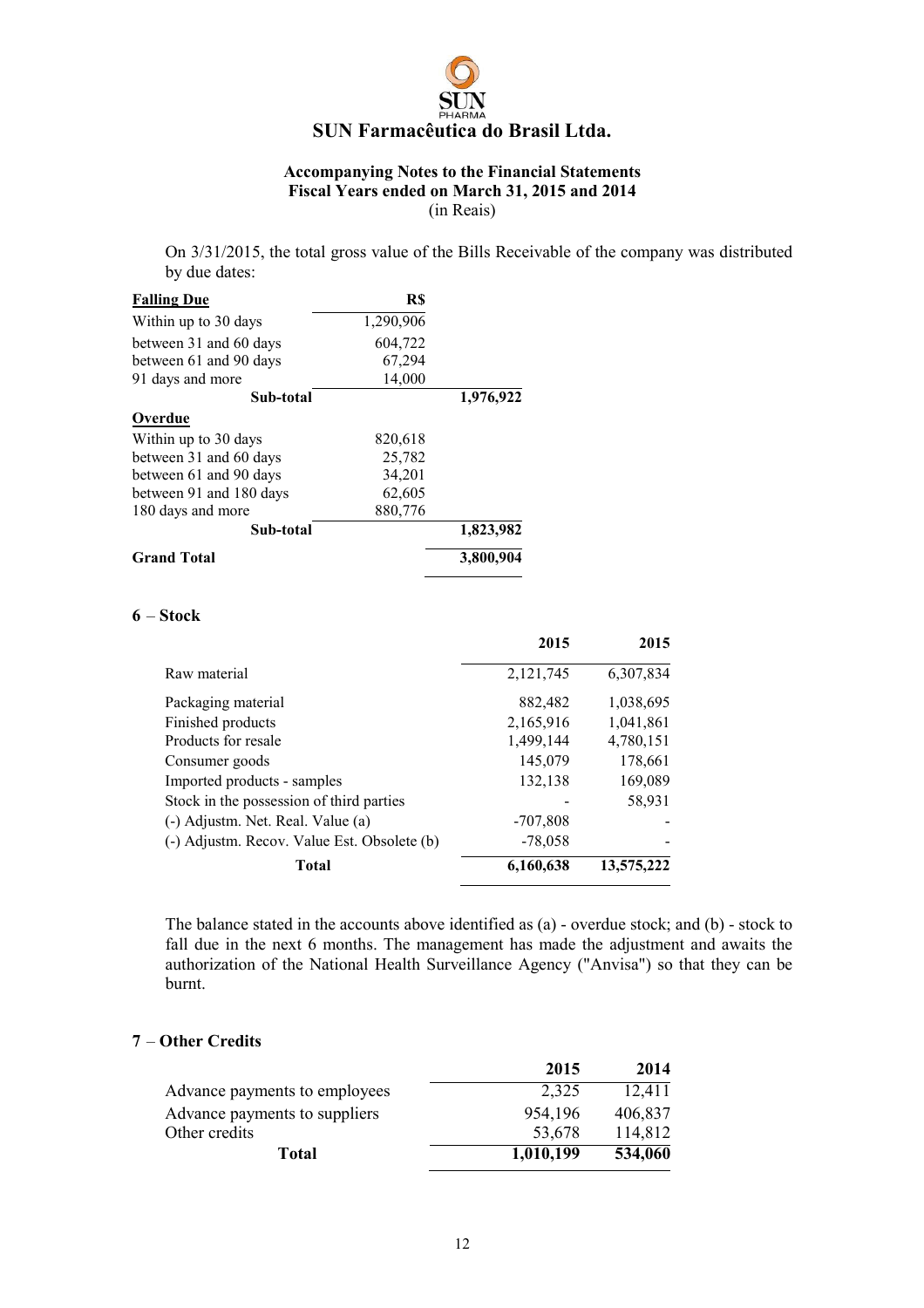

Balance principally made up of advance payments to foreign suppliers relating to the purchase of raw material and medicals for resale.

### 8 – Property, Plant and Equipment

|                                              |                           |            |                                                              | 2015         | 2014                              |
|----------------------------------------------|---------------------------|------------|--------------------------------------------------------------|--------------|-----------------------------------|
| <b>Description</b>                           | Rate<br>Annual<br>Deprec. | Infl.adi.  | $\left( \cdot \right)$<br><b>Cost Accumulated</b><br>Deprec. | <b>Total</b> | <b>Balance</b><br><b>Previous</b> |
| Lands                                        |                           | 118,000    |                                                              | 118,000      | 118,000                           |
| <b>Buildings</b>                             | $4\%$                     | 6,501,201  | $-1,366,388$                                                 | 5, 134, 813  | 5,394,861                         |
| Facilities                                   | 10%                       | 1,174,243  | $-454,460$                                                   | 719,783      | 837,207                           |
| Mach. Equipm. IT                             | <b>20%</b>                | 492,168    | $-291,215$                                                   | 200,953      | 252,007                           |
| Vehicles                                     | 20%                       | 312,215    | $-75,878$                                                    | 236,337      | 168,215                           |
| Mach. Equipm. Production                     | 10%                       | 7,421,944  | $-2.817,287$                                                 | 4,604,657    | 5,212,344                         |
| <b>Furniture and Utensils</b>                | 10%                       | 359,898    | $-124, 132$                                                  | 235,766      | 236,542                           |
| <b>Administrative Facilities</b>             | 10%                       | 145,411    | $-89,090$                                                    | 56,321       | 69,069                            |
| Tools, Devices                               | 20%                       | 849,950    | $-384,868$                                                   | 465,082      | 517,257                           |
| Mach. and Equipm. ongoing                    |                           | 159,506    |                                                              | 159,506      | 33,930                            |
| <b>Total Property Plant and</b><br>Equipment |                           | 17,534,536 | $-5,603,318$                                                 | 11,931,218   | 12,839,432                        |

The development of the balances of the property, plant and equipment accounts in the period from April 1, 2014 to March 31, 2015 was as follows:

### Detailed Cost Column

|                                           |                                  |                           | <b>Cost Development</b> |                           |                    |
|-------------------------------------------|----------------------------------|---------------------------|-------------------------|---------------------------|--------------------|
| <b>Description</b>                        | <b>Useful Life</b><br>(in years) | Opening<br><b>Balance</b> | $^{(+)}$<br>In          | $(\textnormal{-})$<br>Out | balance<br>03/2015 |
| Lands                                     |                                  | 118,000                   |                         |                           | 118,000            |
| <b>Buildings</b>                          | 25                               | 6,501,201                 |                         | $\sim$                    | 6,501,201          |
| Facilities                                | 10                               | 1,174,243                 |                         |                           | 1,174,243          |
| Mach. Equipm. IT                          | 5                                | 463,406                   | 28,762                  |                           | 492,168            |
| Vehicles                                  | 5                                | 195,800                   | 116,415                 |                           | 312,215            |
| Mach. Equipm. Production                  | 10                               | 7,217,186                 | 204,758                 |                           | 7,421,944          |
| <b>Furniture and Utensils</b>             | 10                               | 325,919                   | 33,979                  |                           | 359,898            |
| <b>Administrative Facilities</b>          | 10                               | 143,359                   | 2,052                   |                           | 145,411            |
| Tools, Devices                            | 20                               | 816,765                   | 33,185                  |                           | 849,950            |
| Mach. and Equipm. ongoing.                |                                  | 33,930                    | 125,576                 |                           | 159,506            |
| <b>Total Property Plant and Equipment</b> |                                  | 16,989,809                | 544,727                 |                           | 17,534,536         |

### Detailed Depreciation Column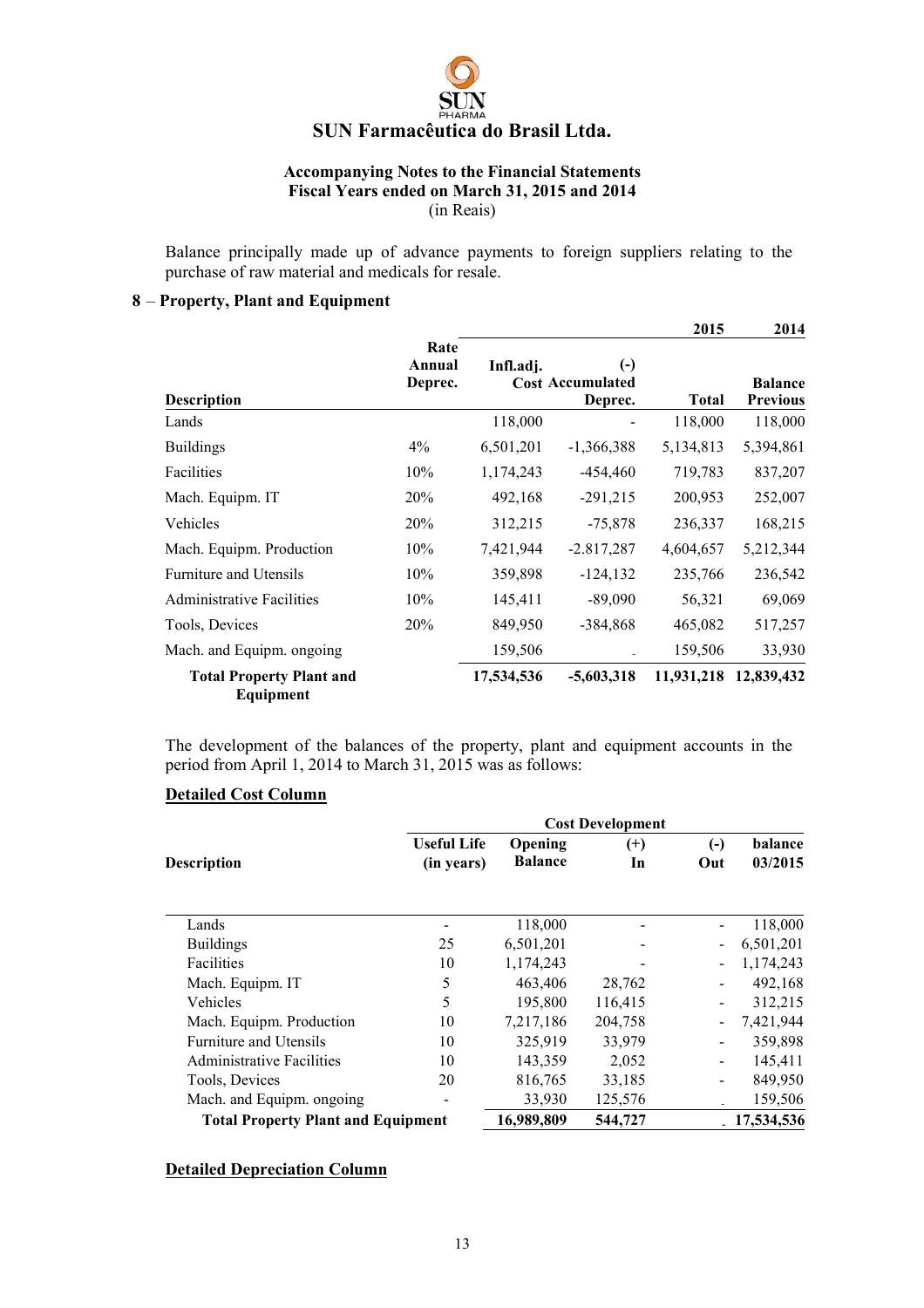### Accompanying Notes to the Financial Statements Fiscal Years ended on March 31, 2015 and 2014 (in Reais)

|                           | <b>Depreciation Development</b> |                           |                |                          |                           |  |
|---------------------------|---------------------------------|---------------------------|----------------|--------------------------|---------------------------|--|
| <b>Description</b>        | Annual<br>Deprec.<br>Rate       | Opening<br><b>Balance</b> | $^{(+)}$<br>In | $(-)$<br>Out             | <b>Balance</b><br>03/2015 |  |
| <b>Buildings</b>          | 4%                              | 1,106,340                 | 260,048        |                          | 1,366,388                 |  |
| Facilities                | 10%                             | 337,036                   | 117,424        | $\overline{\phantom{a}}$ | 454,460                   |  |
| Mach. Equipm. IT          | 20%                             | 211,399                   | 79,817         |                          | 291,216                   |  |
| <b>Vehicles</b>           | 20%                             | 27,585                    | 48,293         |                          | 75,878                    |  |
| Mach. Equipm. Production  | 10%                             | 2.004.843                 | 812,443        |                          | 2,817,286                 |  |
| Furniture and Utensils    | 10%                             | 89,377                    | 34,755         |                          | 124,132                   |  |
| Administrative Facilities | 10%                             | 74.290                    | 14,800         |                          | 89,090                    |  |
| Tools, Devices            | 20%                             | 299,507                   | 85,361         |                          | 384,868                   |  |
| <b>Total Depreciation</b> |                                 | 4,150,377                 | 1,452,941      |                          | 5.603.318                 |  |

### 9 – Intangible Assets

|                                |                  |           |                     | 2015   | 2014            |
|--------------------------------|------------------|-----------|---------------------|--------|-----------------|
|                                | Annual<br>Amort. |           |                     |        |                 |
|                                | Rate             | Infl.adj. | i – I               |        | <b>Previous</b> |
|                                |                  | Cost      | Accumulated         |        | <b>Balance</b>  |
| <b>Description</b>             |                  |           | <b>Amortization</b> | Total  |                 |
| <b>Appliance Systems</b>       | 20%              | 112,431   | $-74.584$           | 37,847 | 34,594          |
| <b>Trademarks and Patents</b>  |                  | 7.825     |                     | 7.825  | 7,825           |
| <b>Total Intangible Assets</b> |                  | 120,256   | $-74.584$           | 45,672 | 42,419          |

The development of the balances of the intangible asset accounts in the period from April 1, 2014 to March 31, 2015 was as follows:

### Detailed Cost Column

|                                |                                  |                           | <b>Cost Development</b> |            |                    |
|--------------------------------|----------------------------------|---------------------------|-------------------------|------------|--------------------|
| <b>Description</b>             | <b>Useful Life</b><br>(in years) | Opening<br><b>balance</b> | $^{(+)}$<br>In          | (-)<br>Out | balance<br>03/2015 |
| Appliance Systems              |                                  | 89,324                    | 23,107                  |            | 112,431            |
| <b>Trademarks and Patents</b>  | -                                | 7,825                     |                         |            | 7,825              |
| <b>Total Intangible Assets</b> |                                  | 97,149                    | 23,107                  |            | 120,256            |

### Detailed Amortization Column

|                    |                           | <b>Depreciation Development</b>  |       |       |                |  |
|--------------------|---------------------------|----------------------------------|-------|-------|----------------|--|
|                    | Annual<br>Deprec.<br>Rate | <b>Opening</b><br><b>Balance</b> | $(+)$ | $(-)$ | <b>Balance</b> |  |
| <b>Description</b> |                           |                                  | In    | Out   | 03/2015        |  |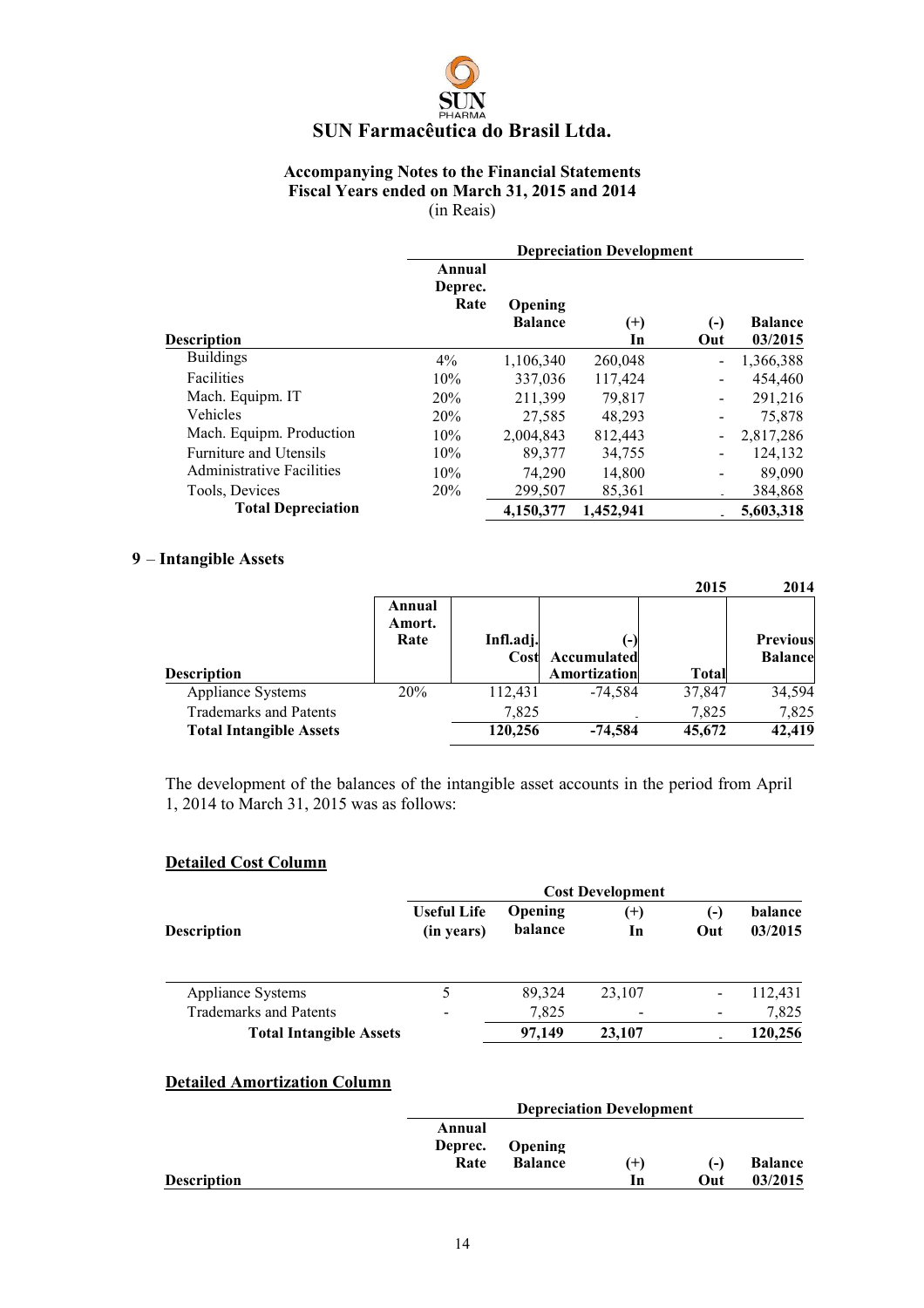### Accompanying Notes to the Financial Statements Fiscal Years ended on March 31, 2015 and 2014

(in Reais)

| <b>Appliance Systems</b>  | $20\%$ | 54.730 | 854<br>19. | $\overline{\phantom{0}}$ | 74.584 |
|---------------------------|--------|--------|------------|--------------------------|--------|
| <b>Total Depreciation</b> |        | 54,730 | 19.854     |                          | 74,584 |

### 10 – Loans and Financing

|                              |                 |              |         | 2015    |         | 2014    |
|------------------------------|-----------------|--------------|---------|---------|---------|---------|
|                              |                 |              |         | No      |         | No.     |
| <b>Domestic Institutions</b> | <b>Maturity</b> | Charges      | Current | Current | Current | Current |
| Banco do Brasil S.A. - OK    | 12/1/2016       | $100\%$ p.v. | 509.850 | 339,900 | 467.326 | 892.238 |
| <b>Loans and Financing</b>   |                 |              | 509,850 | 339,900 | 467,326 | 892,238 |

### Destination of the funds raised in national currency

The funds raised from Banco do Brasil S.A. are mainly destined for the acquisition of equipment and extension and modernization works of the production. The contracts represented by an Industrial Credit Bill (Constitutional Funds, CF) are secured by properties owned by partners of SUN Farmacêutica do Brasil Ltda.

### 11 – Suppliers

|                             | 2015      | 2014      |
|-----------------------------|-----------|-----------|
| Domestic Suppliers          | 528.764   | 434.114   |
| Foreign Affiliate Suppliers | 8,970,637 | 8,656,089 |
| Total                       | 9,499,401 | 9,090,203 |

### 12 – Social Charges

|                                        | 2015      | 2014      |
|----------------------------------------|-----------|-----------|
| Wages and Salaries                     | 311,451   | 444,975   |
| Unempl. Comp. Fund ("FGTS") payable    | 81,956    | 9,275     |
| Natl. Soc. Sec. Inst. ("INSS") payable | 178,192   | 244,223   |
| Pens. Contr. over Turn.                | 7,088     | $-0$      |
| Contract terminations payable          |           | 15,908    |
| Christmas bonus payable                | 109,220   | 308,978   |
| Vacation bonus payable                 | 485,078   | 297,678   |
| Support                                |           | 353       |
| <b>Total</b>                           | 1,172,985 | 1,321,390 |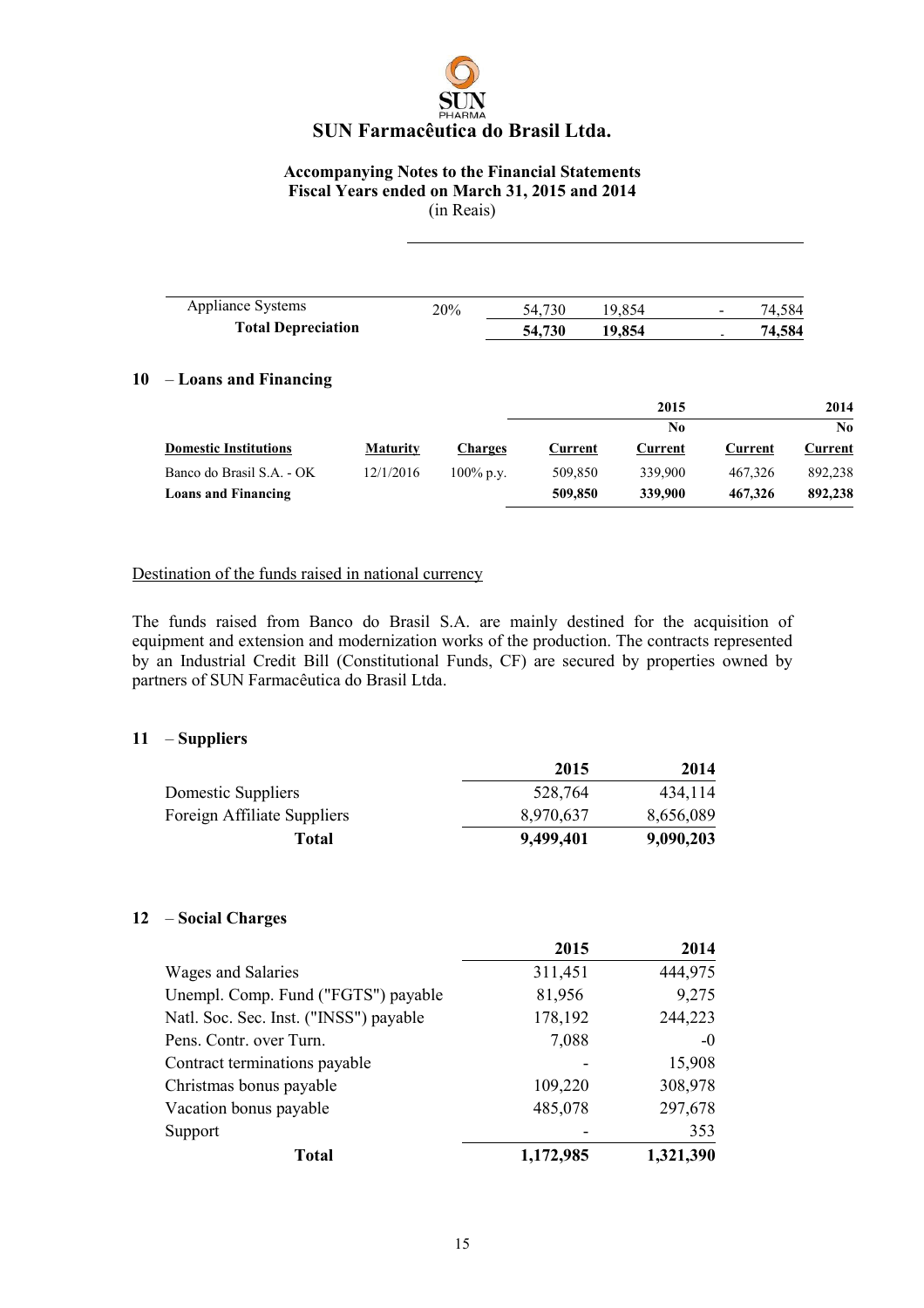

### 13 – Tax Obligations

|                                                        | 2015      | 2014    |
|--------------------------------------------------------|-----------|---------|
| Goods and Services Circulation Tax<br>("ICMS") payable | -         |         |
| Withholding Tax on payroll                             | 102,790   | 8,378   |
| Others / Produzir $(*)$                                | 932,826   | 735,508 |
| Total                                                  | 1,035,616 | 743,886 |

(\*) On August 28, 2006, the then TKS Farmacêutica Ltda., currently Sun Farmacêutica do Brasil Ltda., executed the Special Regime Agreement with the Government of the State of Goiás for the implementation of a special credit for investments in the extension of its industrial plant located in Goiânia. This tax incentive program of the Government of Goiás that aims at the reduction of the ICMS is called "PRODUZIR". In order to use this program, the beneficiary shall present industrial projects aiming at the expansion of the production capacity and at the generation of direct and indirect jobs.

Produzir is the Program of the Government of the State of Goiás that provides an incentive for the deployment, expansion or revitalization of industries, stimulating investment, technological renovation and the increase of state competitiveness focusing on creation of jobs, income and reduction of the social and regional inequalities.

Works as funding with monthly installments of 73% of the Goods and Service Circulation Tax ("ICMS") due by the beneficiaries, making the production cost cheaper and their products more competitive on the market.

Everything that accumulates during a year of fruition will have a grace period of one year for payment. In the moment the accounts are settled, the discount factors shall be applied by means of audits, whereby the loan may be reduced (released) by up to 100%.

In order for the company to request the release of the balance due it shall record a request for a release audit with the Commissioner of PRODUZIR / FOMENTAR. The request shall be addressed to the Chairman of the Executive Commission of the Decision-Making Board of the PRODUZIR / FOMENTAR Program, on paper with the letterhead of the company, characterizing it in the best way possible.

The monthly assessed tax is booked, and annually a rendering of accounts process is set up that may result in the total or partial release of the tax due in the period. In this case, the calculated difference shall be paid.

### 14 – Transactions with Related Parties

|                          |            | <b>Non-current Liabilities</b> |  |  |
|--------------------------|------------|--------------------------------|--|--|
|                          | 2015       | 2014                           |  |  |
| Loans                    |            |                                |  |  |
| - Alkaloida Chemical ZRT | 93,916,889 | 60,933,237                     |  |  |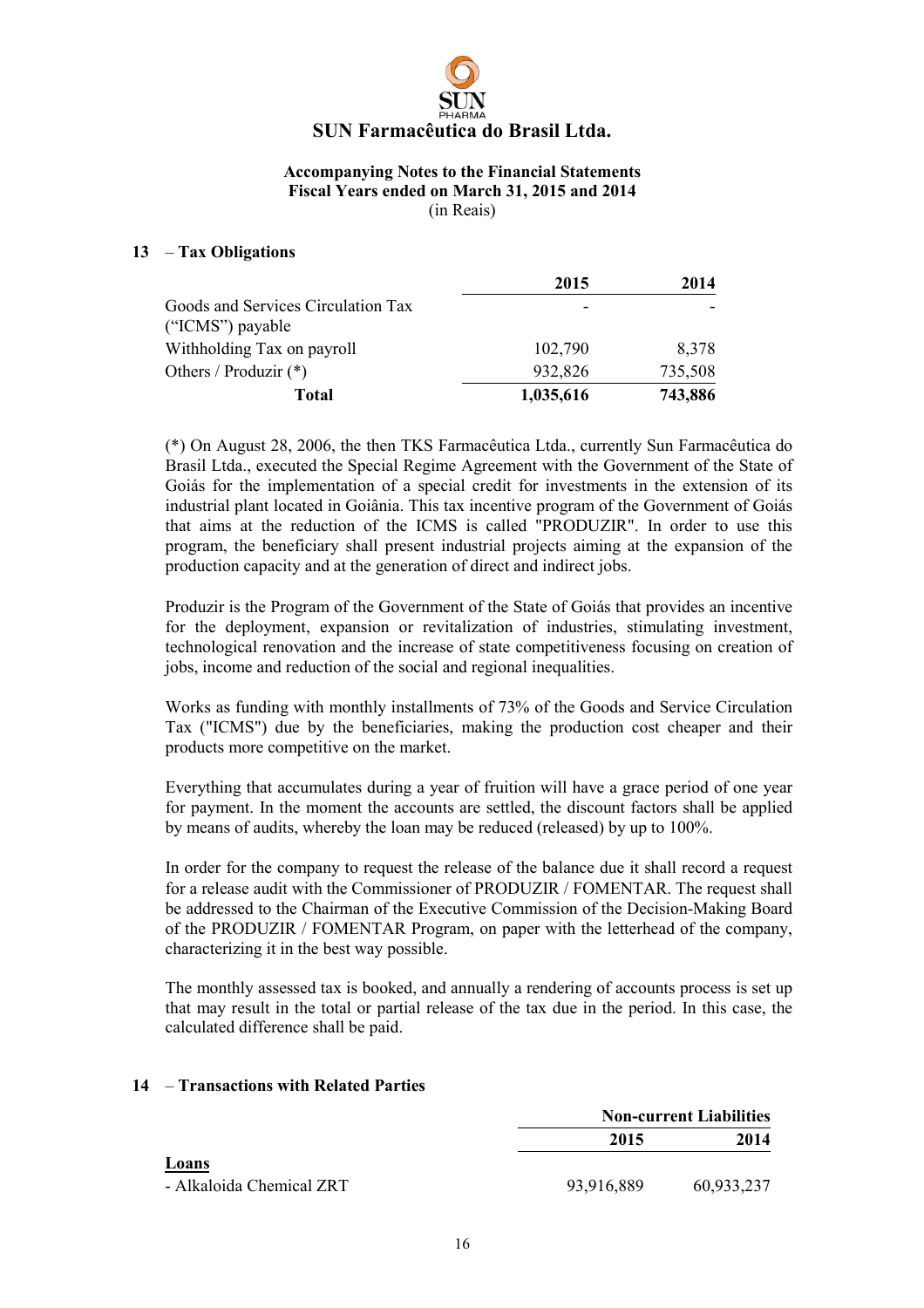### Accompanying Notes to the Financial Statements Fiscal Years ended on March 31, 2015 and 2014

(in Reais)

| Total                                  | 96,869,707 | 63,016,226 |
|----------------------------------------|------------|------------|
| - Sun Global Pharmaceutical Industries | 2,952,818  | 2,082,989  |

On March 31, 2015, the outstanding balance in US Dollar (US\$) towards Alkaloida was made up of the amount of US\$ 27,810,807.10 with an interest rate of 5.36 p.y., normally the amounts due are renegotiated.

The balance due to Sun Global on March 31, 2015, amounts to US\$ 920,454.54; no interest is set forth, and at each maturity date renegotiations take place with the extension of the initial period of time.

In the period from April 1, 2014 to March 31, 2015, the members made loans to increase the cash flow of SUN PHARMA. The partner Alkaloida Chemical ZRT has made transfers in the amount of US\$ 884,940, made up as stated below:

| Date         | <b>Amount (US\$)</b> | <b>Interest Rate</b> | <b>Maturity</b> |
|--------------|----------------------|----------------------|-----------------|
| 3/8/2015     | 325,000              | 5.36% p.y.           | 3/31/2019       |
| 3/19/2015    | 84,970               | 5.36% p.y.           | 3/31/2019       |
| 3/24/2015    | 474,970              | 5.36% p.y.           | 3/31/2019       |
| <b>TOTAL</b> | 884,940              |                      |                 |

### 15 – Contingencies

Sun Farmacêutica do Brasil Ltda. is a party in lawsuits of labor and civil nature, as part of the normal course of its activities. Such contingencies are classified as likely losses.

Those lawsuits refer to actions filed by former employees that claim compensations. The labor contingency amount considers the survey conducted by our legal counselors and is mainly related to indirect terminations, salary / equal pay, pain and suffering and unhealthy work premium, compensation for occupational diseases, accidents at work and equal pay / accumulation of functions and unhealthy work.

### The estimated amount is R\$ 33,000 thousand.

The company keeps a follow-up system for all administrative and court cases in which it appears as plaintiff or defendant, and, backed by the opinion of the legal counsels, classifies the actions in accordance with their likelihood of dismissal.

In this context, the civil contingencies, also assessed with a possible risk of loss, were not booked, whereby the principal cases are relating to provisional remedies, summonses, extrajudicial notifications, motions for clarification, tax deficiency notices, administrative proceedings, executions, collections, court-supervised and ordinary recoveries, in the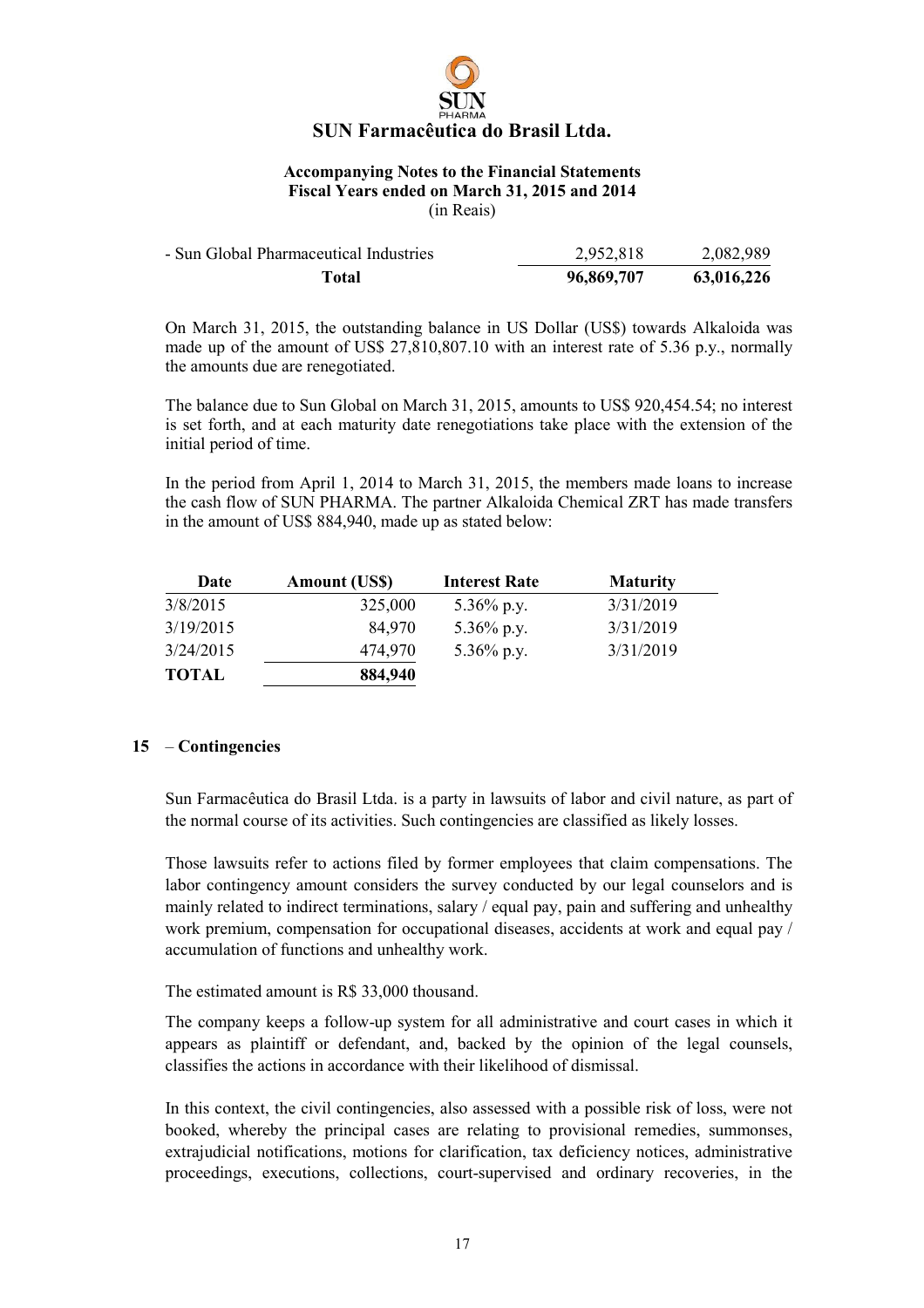

amount of R\$ 486,590 thousand.

### 16 – Net Equity

### Capital Stock

The capital stock in the amount of R\$ 5,573,482 (R\$ 5,573,482 in 2015), totally subscribed and paid up, is represented by 5,573,482 units of ownership with a par value of one Real (R\$ 1.00) each and distributed as follows:

### Subscribed Capital Stock

|                                       |                          |           | Amount        |
|---------------------------------------|--------------------------|-----------|---------------|
| <b>Partners</b>                       | <b>Country of Origin</b> | 3/31/2015 | $\frac{1}{2}$ |
| Alkaloida Chemical Company ZRT        | Hungary                  | 5,550,000 | 99.58         |
| Sun Pharma Global Inc.                | India                    | 19,463    | 0.35          |
| Sun Pharmaceutical Industries Limited | India                    | 4.019     | 0.07          |
|                                       |                          | 5,573,482 | 100.00        |

The capital was registered with the Brazilian Central Bank in order to enable the company to transfer profits abroad and to repatriate the foreign capital invested.

### 17 – Financial Instruments

### (i) Identification and Valuation of the Financial instruments.

The book balances of financial instruments, such as availabilities, accounts receivable, taxes recoverable, loans and financing, are substantially close to their correspondent market values, when compared to the amounts that could be obtained when selling on the public market or, if there are none, to the adjusted net present value based on the applicable interest rate on the market.

### (ii) Credit risk

Arising out of the possibility that the company might suffer losses due to default of its counter-parties or financial institutions where funds or financial investments are deposited. In order to mitigate these risks, the company analyzes the financial and equity situations of its operations, it also defines credit limits and permanently follows up on the open positions. With regard to financial institutions, the Management only carries out transactions with reputable and low-risk financial institutions, rated by rating agencies.

### (iii) Price Risk of the Goods Sold or Produced or of the Supplies Acquired

Arising out of the possibility that the market prices of the products commercialized by the company might fluctuate. Those price fluctuations may cause substantial changes to its revenues and costs. In order to mitigate those risks, the Management permanently monitors the local and international markets and tries to anticipate price movements.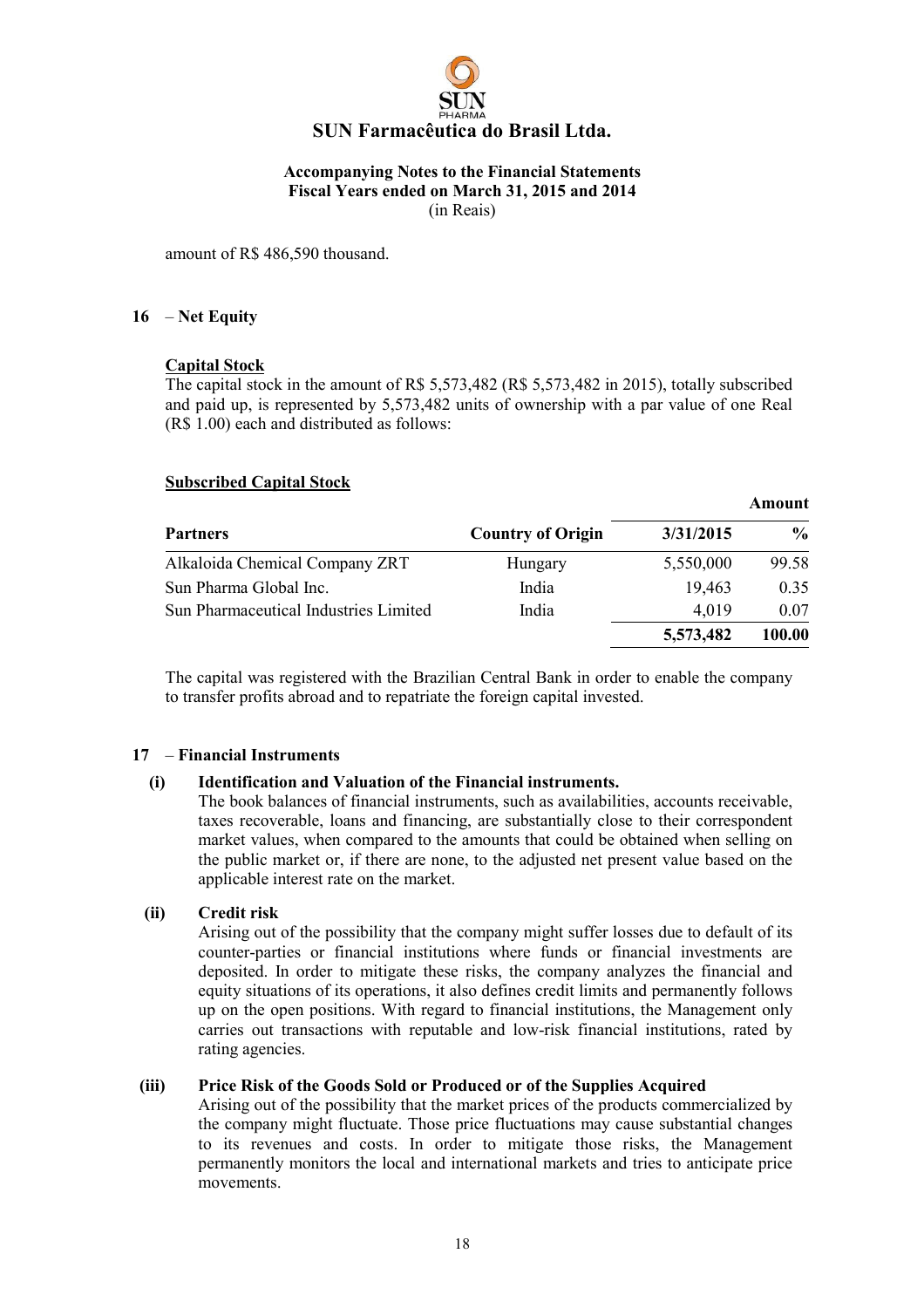

(iv) Interest rate risk

Arising out of the possibility that the company might have gains or losses due to fluctuations of the interest rate levied on its financial assets and liabilities. In order to mitigate this type of risk, the Management strives to diversify the fund raising in terms of pre-established or free interest rates.

### (v) Exchange rate risk

The associated risk arises out of the possibility that the company might suffer losses due to exchange rate fluctuations that increase the funds raised on the market. On March 31, 2015, the company had liabilities in foreign currency and had no financial instrument to hedge such exposure on that date.

### (vi) Derivative Financial Instruments

The company does not make use of financial instruments in index exchange (SWAP) transactions or that involve Derivatives transactions.

### 18 – Insurance Coverage

The company follows the policy of taking out insurance policies for the assets subject to risks in amounts considered sufficient to cover potential accidents, considering the nature of its activity.

On March 31, 2015, the insurance coverage against operating risks was R\$ 20,910,000.

### 19 – Net Operating Revenues.

The net operating revenues of the fiscal year ended on March 31, 2015 are made up as follows:

|                                       | 2015         | 2014         |
|---------------------------------------|--------------|--------------|
| <b>Gross operating revenues</b>       |              |              |
| <b>Product Sales</b>                  | 12,868,227   | 17,614,227   |
| Merchandise Resale                    | 12,430,614   | 10,595,950   |
|                                       | 25,298,841   | 28,210,177   |
| (-) Deductions from the Gross Revenue |              |              |
| Canceled sales                        | $-766,990$   | $-552,486$   |
| Canceled resales                      | $-1,164,184$ | $-668,066$   |
| Disc. and rebate on resales           | $-338,217$   | $-306,625$   |
| ICMS on sales                         | $-784, 116$  | $-1,183,762$ |
| ICMS on resales                       | $-457,255$   | $-682,339$   |
| Other sales taxes                     | $-574,354$   | $-756,407$   |
|                                       | $-4,085,116$ | $-4,149,685$ |
| Net operating revenues                | 21, 213, 725 | 24,060,492   |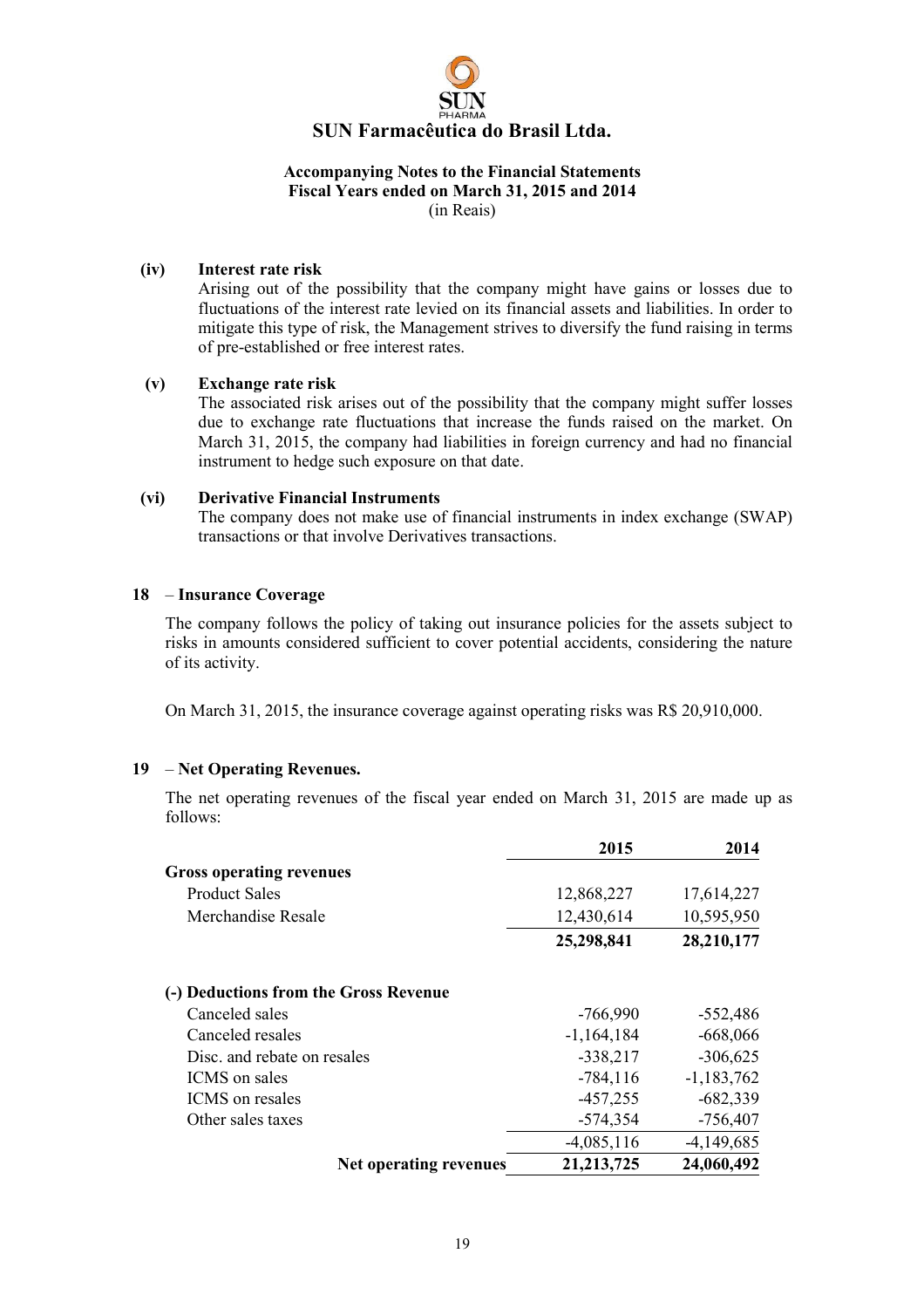### Accompanying Notes to the Financial Statements Fiscal Years ended on March 31, 2015 and 2014 (in Reais)

### 20 – Financial Revenues and Expenses

| <b>Financial revenues</b>           | 2015       | 2014       |
|-------------------------------------|------------|------------|
| Interest revenue                    | 27,899     | 53,405     |
| Discounts obtained                  | 21,327     | 18,778     |
| Earnings from financial investments | 95,265     | 30,755     |
| Exchange variance revenue           | 4,089,970  | 10,325,685 |
| Other financial revenues            | 1,090      |            |
| Total                               | 4,235,551  | 10,428,624 |
| <b>Financial expenses</b>           | 2015       | 2014       |
| Interest expense                    | 9,972      | 8,809      |
| Discount expense                    | 84,667     | 102,817    |
| Interest on bank loans              | 84,782     | 138,736    |
| Interest on loans and foreign       | 3,674,898  | 3,099,018  |
| Banking expenses                    | 65,136     | 76,268     |
| Exchange variance expense           | 34,312,948 | 16,672,945 |
| Other financial expenses            | 264        | 369        |
| Total                               | 38,232,667 | 20,098,962 |

### 21 – Benefits

In line with its corporate policy, the company offers the following benefits for its employees:

**Meals:**  $\rightarrow$  The company has its own canteen and daily offers meals to its employees, where the price for each meal is R\$ 8.00 and is offset from the employee at a symbolic amount that varies between R\$ 1.00 and R\$ 2.00, according to the progressive table, internally developed and based on the salary of each collaborator;

**Breakfast:**  $\rightarrow$  The company offers breakfast to its employees at the average unit price of R\$ 1.05 that is not deducted from the collaborator;

**Transport Voucher:**  $\rightarrow$  The company provides transport vouchers to the collaborators for their travel from their home to work and back and discounts 6% from the salary or the actual value of the transport voucher, whatever is lower;

Medical Insurance:  $\rightarrow$  The company provides for its employees a Medical Insurance Plan for the insured and his or her legal dependents; a discount is made in accordance with the discount table for the collaborator and his or her dependents (if any), that takes into consideration the category of the plan and the salary of the employee; plan costs the company R\$ 88.73 as plan with hospital ward and R\$ 149,21 as plan with apartment per collaborator, whereby the employee is charged an amount between 10% and 50% of the individual amount.

**Basic Shopping Basket:**  $\rightarrow$  The Basic Shopping Basket is supplied to collaborators who receive a salary up to R\$ 1,114.40 and who meet criteria pre-established by the